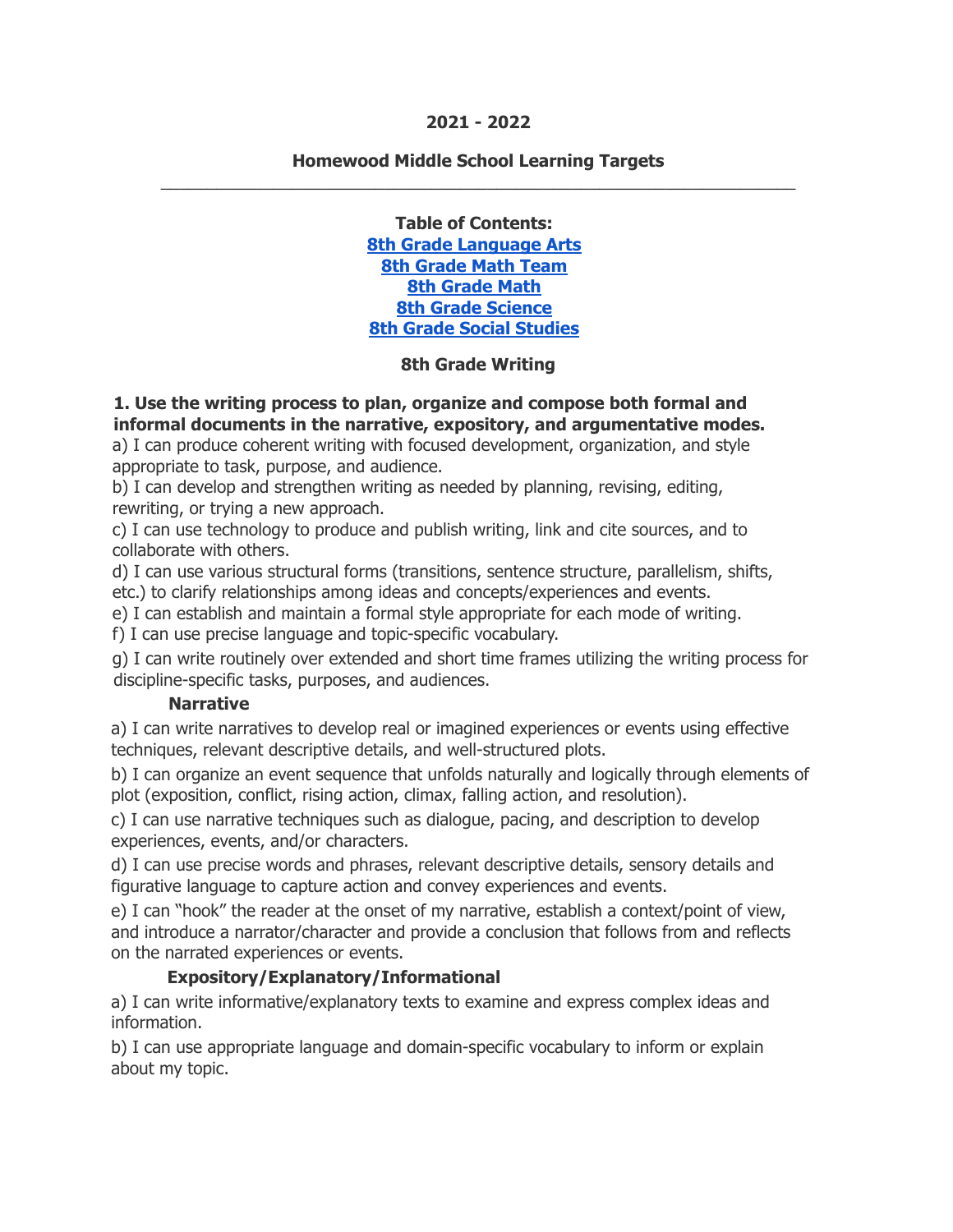c) I can develop an introductory paragraph from "hook" to "bridge," ending with a thesis statement.

d) I can maintain an objective point of view and the literary present tense.

e) I can formulate a thesis declaring my main points and develop multiple body paragraphs supporting my thesis.

f) I can develop the topic with relevant facts, definitions, concrete details, quotations, definitions, textual details, graphics, or other informational examples.

g) I can provide a concluding paragraph that restates the thesis/claim and supports the argument presented.

h) I can compose a literary or passage analysis essay from prose (fiction or nonfiction) or poetry connecting an element of the text with the overall theme of the text.\*\*

i) I can evaluate and identify which elements (literary or rhetorical strategies) of a passage are most effective in helping the writer achieve his purpose.\*\*

j) I can properly incorporate quotations from the text into sentences of my own. $**$ 

k) I can move beyond the three-part thesis and the five-paragraph structure to compose a more fluid and organic essay.\*\*

### **Argument**

a) I can write arguments that support claims using clear reasoning and meaningful evidence.

b) I can introduce claims and maintain an objective point of view where appropriate in my argument.

c) I can use, introduce, and cite credible sources to support my claim.

d) I can acknowledge and rebut alternate and opposing claims to strengthen my own logic.

e) I can formulate a thesis declaring my main points and develop multiple body paragraphs supporting my thesis.

f) I can develop an introductory paragraph from "hook" to "bridge," ending with a thesis statement.

g) I can provide a concluding paragraph that restates the thesis/claim, initiates a "call to action," and supports the argument presented.

h) I can show awareness and understanding of my world through my development of a thesis/claim and gathering global, relevant information and evidence in response to an argumentative prompt.\*\*

i) I can synthesize source material from literary or informational texts with my own evidence to support my thesis.\*\*

j) I can move beyond the three-part and the five-paragraph structure to compose a more fluid and organic essay.\*\*

### **2. Use the research process to support a thesis on a literary or non literary topic.**

a) I can conduct research projects based on focused questions, demonstrating understanding of the subject under investigation.

b) I can gather relevant information from multiple print and digital sources.

c) I can identify and correctly use reference materials such as dictionary entries, a thesaurus, part(s) of a book to locate information (table of contents, copyright page, index, and glossary, etc.).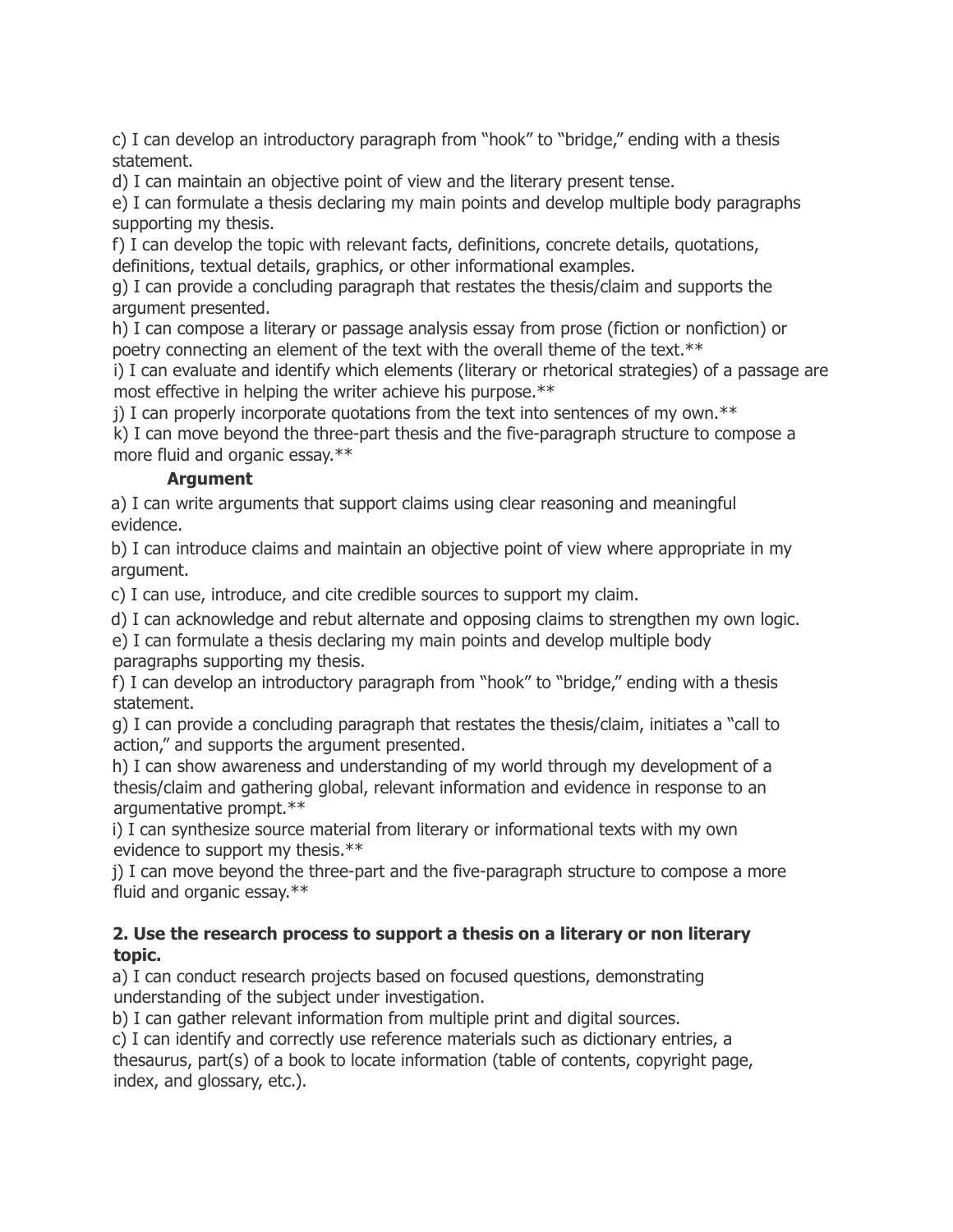d) I can assess the credibility and accuracy of sources by confirming the author's credentials and examining a resource for potential bias.

e) I can take notes on research drawing evidence to support analysis, reflection, and research.

f) I can paraphrase by restating information in my own words.

g) I can summarize by telling the main idea in my own words.

h) I can integrate information citing resource materials using MLA format to avoid plagiarism.

## **8th Grade Language**

### **3. Demonstrate command of the conventions of Standard English grammar, capitalization, punctuation, and spelling in writing and/or speaking.**

a) I can make subjects and verbs agree in sentences with prepositional phrase interrupters and inverted word order, with indefinite pronouns or collective nouns as subjects, with compound subjects joined by correlative or coordinating conjunctions, and with collective nouns when verb form depends on the rest of the sentence.

b) I can recognize and use verbs in an active and passive voice.

c) I can recognize and use verbs in the indicative (interrogative), imperative, and subjunctive (conditional) moods to achieve specific effects.

d) I can recognize inappropriate shifts in verb voice and mood.

e) I can explain the function of verbals (participles, gerunds, infinitives) and use them in my writing.

f) I can construct sentences with various structures – simple, compound, complex, and compound-complex - to show relationships among ideas and vary my writing.

g) I can recognize parallelism in phrases and clauses and construct sentences which contain parallel elements (words, phrases, clauses).

h) I can develop advanced sentence structures including subject complements.

i) I can use punctuation (commas, ellipsis, dash) to indicate a pause or break or omission.

j) I can punctuate the titles of poems and novels correctly.

k) I can spell correctly.

## **8th Grade Reading Comprehension and Application**

### **4. Apply comprehension strategies to fiction, non-fiction, poetry, and visual/print media.**

a) I can read and comprehend grade level text independently and proficiently.

b) I can apply self-monitoring strategies for understanding text including, but not limited to determining sequence of steps, events, or main idea; distinguishing supporting ideas/subplots; determining problems and solutions; differentiating fact from fiction; comparing predictions with actual context in text; questioning for self monitoring; and summarizing or paraphrasing.

c) I can express the main idea or theme as a statement of universal truth.

d) I can support conclusions, inferences, and analysis citing details from text.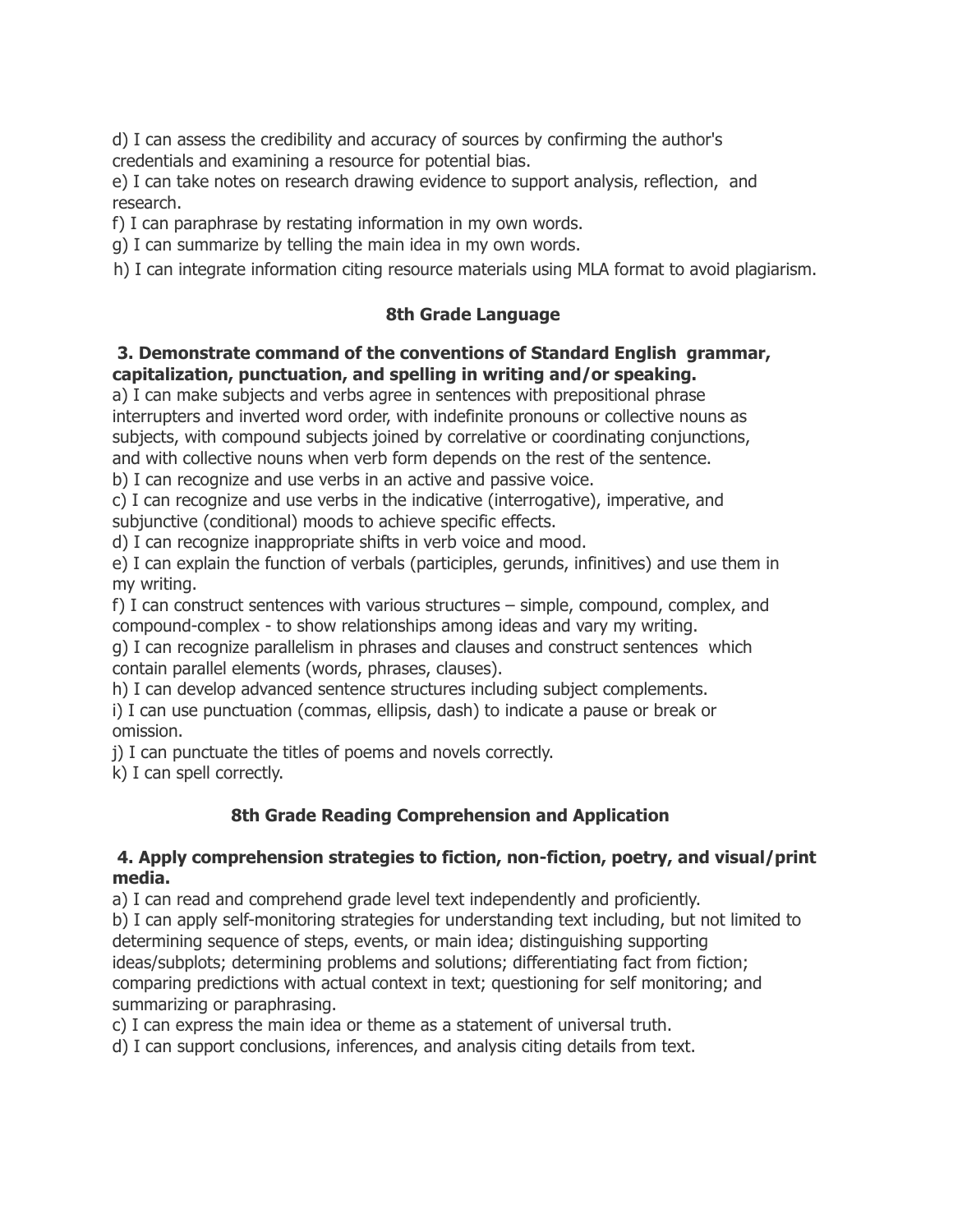#### **5. Analyze and evaluate author's style and structures of texts in fiction, non-fiction, poetry, and visual/print media.**

a) I can analyze the effect of specific word choice on meaning and tone.

b) I can analyze in detail the structure of a specific paragraph including the role of specific sentences in developing and refining a key concept.

c) I can compare/contrast the structure of two or more texts and analyze how the differing structures contribute to meaning and style.

d) I can analyze how a poem's form and structure contribute to its meaning.

e) I can analyze the effects of rhyme and repetition of sounds on a specific aspect of a poem, story, or drama.

f) I can analyze how an author's choices in structure create mystery, suspense, or surprise.

g) I can analyze a particular point of view or cultural experience reflected in reading a wide-range of world literature.

### **6. Analyze and evaluate literary and rhetorical devices in fiction, non fiction, poetry, and visual/print media.**

a) I can identify, categorize, and analyze characters and characterization.

b) I can determine point of view (1st, 2nd, 3rd, omniscient).

c) I can analyze the differences, understand the purpose, and explain the effects of various points of view including characters, author, reader/audience.

d) I can acknowledge and respond to conflicting evidence or viewpoints.

e) I can analyze how an author acknowledges and responds to conflicting evidence.

f) I can recognize the contributions point of view makes towards irony, suspense, and humor.

g) I can evaluate the impact of setting to the literature's mood, plot, and characterization.

h) I can analyze components of plot (exposition, rising action, climax, falling action, and resolution).

i) I can differentiate between internal and external conflict.

j) I can construct a theme of universal truth or a central claim and analyze its development throughout the text.

k) I can explain the relationship of themes to other elements within the text (character, plot, setting, etc).

l) I can evaluate specific claims in the text (assessing if the reasoning is sound and the evidence is relevant and sufficient and recognizing when irrelevant evidence is introduced). m) I can differentiate between mood and tone of the text.

n) I can analyze the impact of specific word choice on tone.

o) I can analyze imagery as a literary device.

p) I can analyze how particular lines of dialogue or events propel the action forward, reveal aspects of character, or provoke a decision.

q) I can identify rhythm and rhyme schemes in poetry.

r) I can distinguish among defining characteristics of poems including odes, ballads, epics, lyrics, sonnets, haikus, and limericks.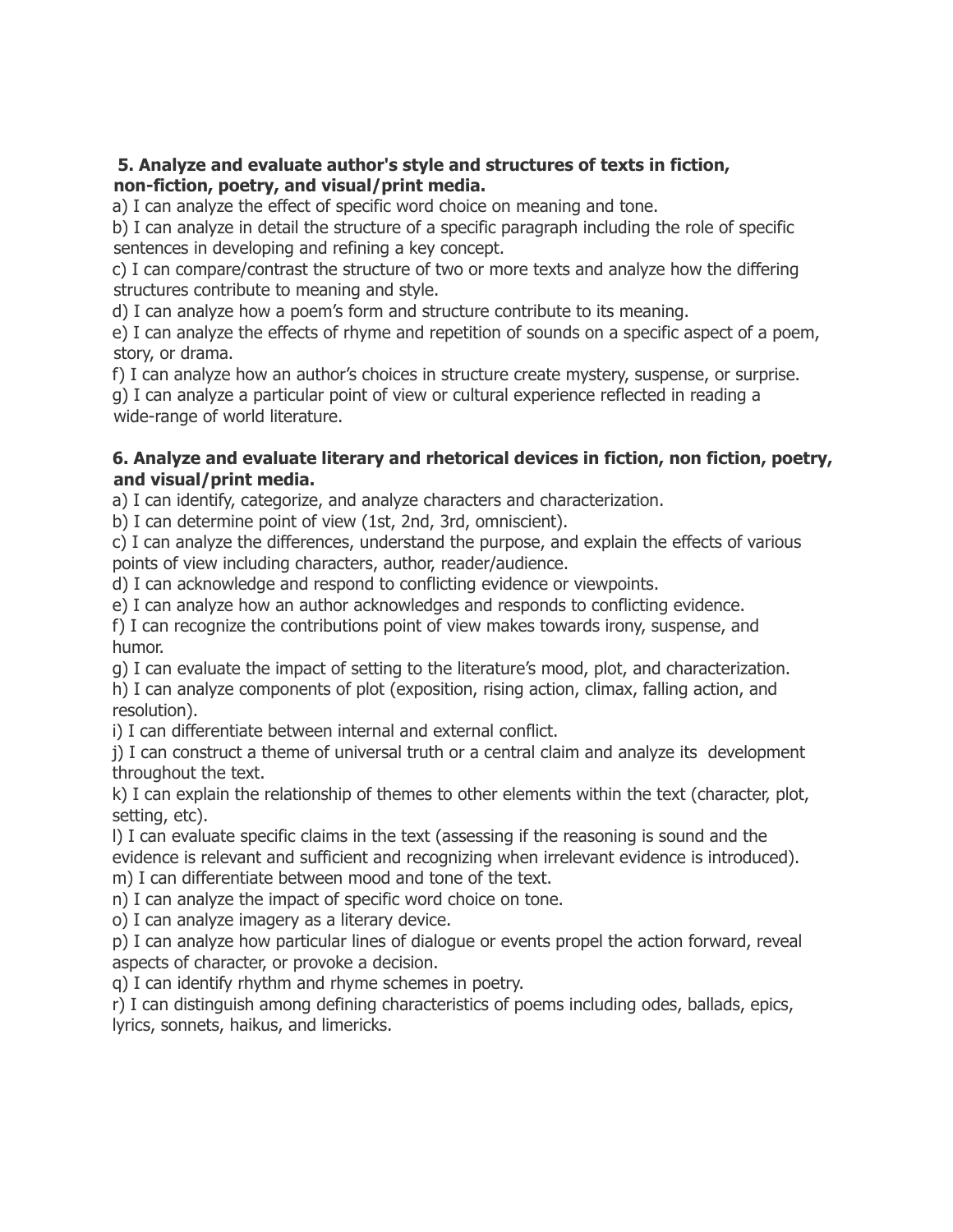#### **7. Acknowledge different perspectives and make contemporary connections to world literature, informational documents, and media.**

a) I can analyze the interactions between individuals, events, and ideas in a text.

b) I can analyze how modern works draw upon themes, patterns, structures, forms, and ideas of the past, describing how the work is rendered new.

c) I can compare and contrast a written story, drama, or poem to its audio, filmed, staged, or multimedia version, analyzing the effects of techniques unique to each medium (e.g., lighting, sound, color, or camera focus and angles in a film).

d) I can evaluate the advantages and disadvantages of using different mediums to present a particular topic or idea.

e) I can analyze a case presented with multiple pieces of conflicting textual evidence noting where the texts disagree on fact and interpretation.

## **8th Grade Speaking and Listening**

#### **8. Present information in a clear, concise, and logical manner appropriate for the task, audience, and purpose.**

a) I can adapt speech to a variety of contexts, formal and informal, recognizing the audience, occasion, and purpose.

b) I can organize information in order to present a logical oral presentation.

c) I can present claims and findings in a coherent manner emphasizing main

points, relevant evidence, sound reasoning, and/or well-chosen details.

d) I can engage effectively in grade level discussions, texts, and issues with diverse partners following rules and guidelines for effective discussion (posing a

question/idea, connecting ideas, responding to others, providing relevant evidence, acknowledging new ideas, qualifying or justifying viewpoints, refuting bias, and reframing my mindset when new knowledge is presented).

e) I can define individual roles as needed, track progress towards specific goals and deadlines, and bring discussions back on topic as needed.

f) I can come prepared to discussions by reading or researching material relevant to class topics.

g) I can demonstrate active listening skills to evaluate a presentation for appropriate audience, purpose, and effectiveness.

h) I can identify a speaker's argument/claim.

i) I can evaluate the soundness of the reasoning and the relevance or irrelevance of the evidence provided by a speaker.

j) I can use appropriate eye contact, speak in an adequate volume, and pronounce my words clearly.

k) I can include multimedia components and visual displays to clarify information, strengthen claims, and add interest.

## **8th Grade Vocabulary**

### **9. Determine the meaning of unknown and/or multiple-meaning words, and phrases in grade-level texts.**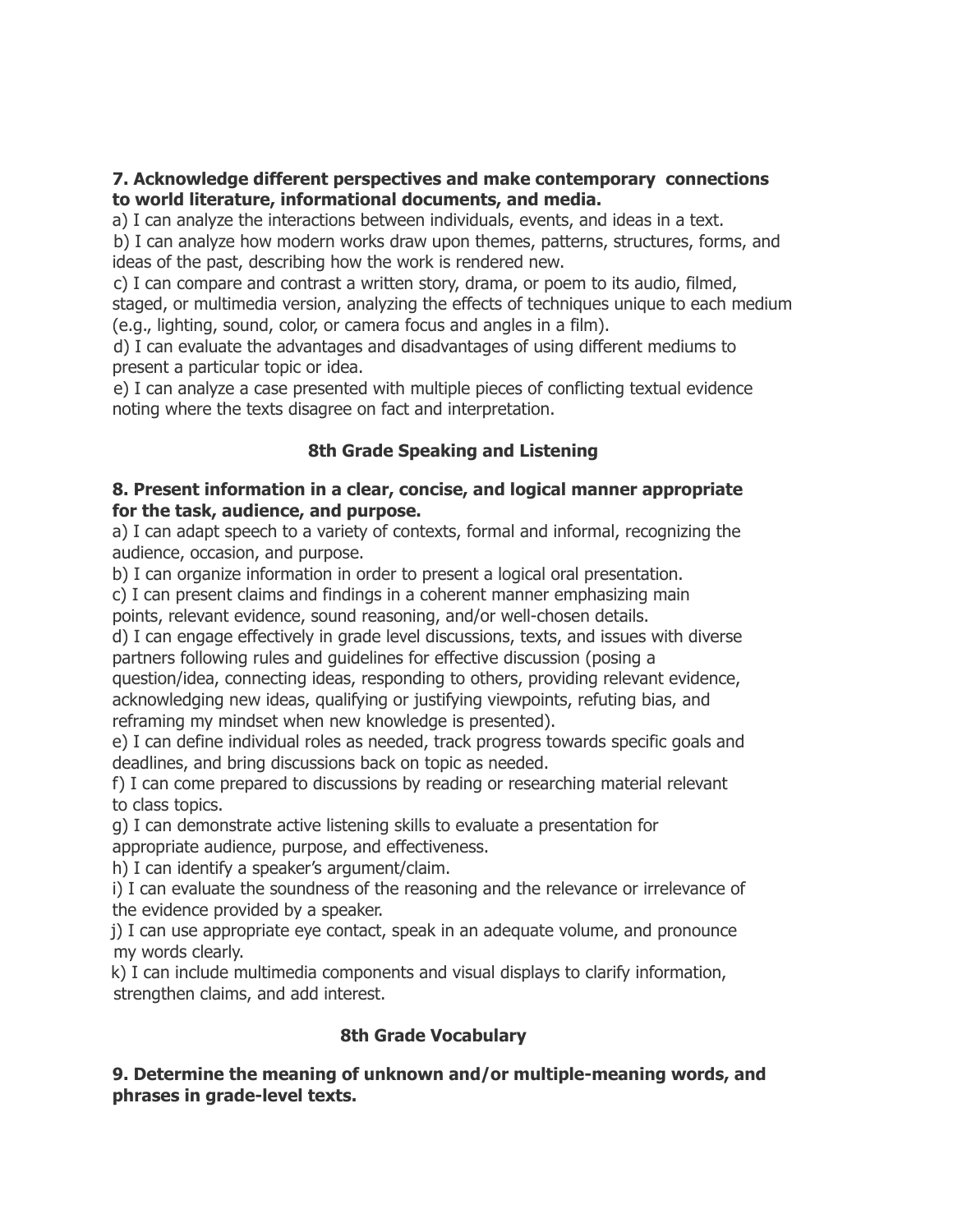a) I can use context (e.g., the overall meaning of a sentence, paragraph, or text; a word's position or function in a sentence) as a clue to the meaning of a word or phrase and the relationship between words.

b) I can clarify the meaning of multi-meaning words based on context.

c) I can verify the predicted meaning of words and phrases.

d) I can consult reference materials (e.g., dictionaries, glossaries, thesauruses), both print and digital, to find the pronunciation, meaning, part of speech, etymology, or to determine or clarify the word.

e) Use common (not all are Greek!)prefixes, roots, and suffixes as clues to determine the meaning of a word or phrase.

f) I can demonstrate independence in gathering vocabulary knowledge when considering a word or phrase important to comprehension or expression.

#### **10. Expand vocabulary to increase reading comprehension and strengthen communication.**

a) I can demonstrate understanding of word relationships (e.g., stingy, scrimping, economical, unwasteful, thrifty) and nuances in word meanings.

b) I can explain figurative language such as figures of speech in context (e.g., allusions, pun, irony/sarcasm, idioms).

c) I can gather and accurately use a range of general academic and domain specific words and phrases sufficient for reading, writing, speaking, and listening at the college and career readiness level (e.g. hyperbole, quadrilateral, hypothesis, anarchy, Bloom's Taxonomy).

d) I can distinguish among connotations of words with similar denotations.

e) I can gather vocabulary knowledge when considering a word or phrase important to comprehension or expression.

#### **\*\* Indicates Pre-AP Learning Targets: These targets will be mastered at a faster pace and at increased depth in this math team course.**

## **8th Grade Math Team**

#### <span id="page-5-0"></span>**[MT] denotes additional learning targets that are not part of the Alabama Advanced Math 8 Course of Study.**

### **1. Probability and Statistics**

- a. I can **construct, interpret, and summarize** data in two-way frequency tables in order to **describe** possible associations between the two variables. [37, 40a]
- b. I can use mathematical and statistical reasoning with bivariate categorical data in order to draw conclusions and assess risk. [41]
- c. I can **distinguish** between categorical and quantitative data and between techniques that may be used for **analyzing** each type of data. [38]
- d. I can **represent** the data in two-way frequency tables using segmented bar graphs. [39a]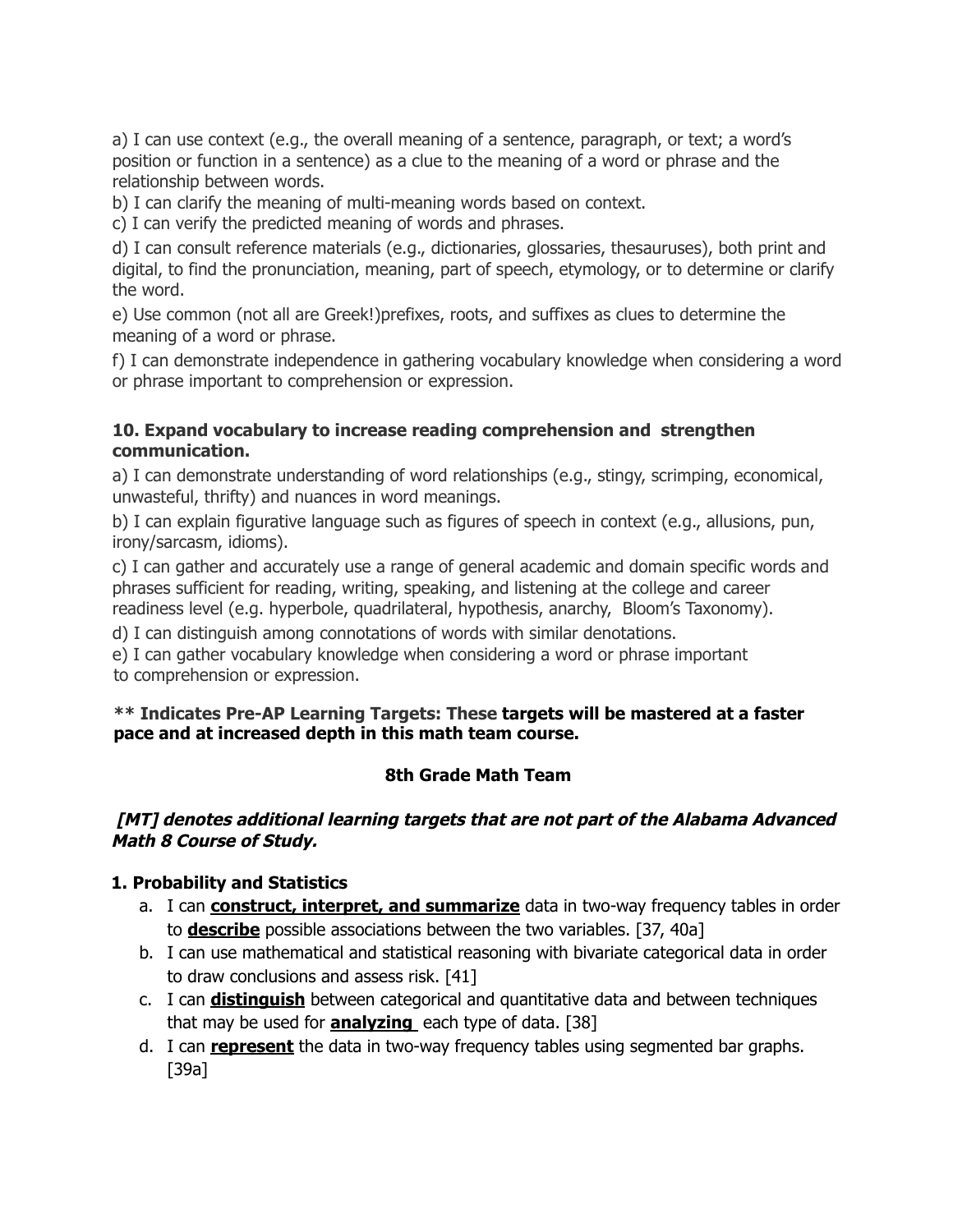- e. I can **interpret** relative frequencies in the context of categorical data (including joint, marginal, and conditional relative frequencies). [39b]
- f. I can identify possible associations and trends in categorical data. [39c]
- g. I can **describe** events as subsets of a sample space using characteristics of the outcomes, or as unions, intersections, or complements of other events. [43]
- h. I can **explain** whether two events are independent using two-way tables or tree diagrams. [44]
- i. I can **compute** the conditional probability of event A given event B, using two-way tables or tree diagrams. [45]
- j. I can **recognize** and **describe** the concepts of conditional probability and independence in everyday situations and **explain** them using everyday language. [46]
- k. I can **recognize** and **explore** situations where the association between two categorical variables is reversed when a third variable is considered (Simpson's Paradox). [40b]
- l. I can **design** and **carry out** an investigation to determine whether there appears to be an association between two categorical variables, and **write** a persuasive argument based on the results of the investigation. [42]
- m. I can **explain** why the conditional probability of A given B is the fraction of B's outcomes that also belong to A, and **interpret** the answer in context.  $\{ \text{That is, } P(A|B) = P(A \text{ and } \}$ B)/P(B)} [47]

# **2. Solving Linear Equations [\* indicates a local learning target]**

- a. I can **simplify** and **evaluate** expressions using the Order of Operations. [\*]
- b. I can **simplify** expressions by combining like terms. [\*]
- c. I can **simplify** expressions by using the DIstributive Property. [\*]
- d. I can **translate** verbal expressions into algebraic expressions. [\*]
- e. I can **translate** verbal expressions into equations or inequalities. [13]
- f. I can **solve** one- and two-step equations using inverse operations. [13]
- g. I can **write** one variable equations to model and **solve** real-world situations. [13]
- h. I can **solve** multi-step equations. [13]
- i. I can **write and solve** multi-step equations to model and solve real-world situations. [13]
	- Distance-Rate-Time, Age, Mixture, Cost/Wage/Money/Interest, Consecutive Integer, and Geometry/ Area problems **[MT]**
- j. I can **solve** equations involving one or two absolute values. [10, 13, 15]
- k. I can **identify** special solutions of absolute value equations. [10]
- l. I can **solve** literal equations for a specified variable using inverse operations. [MT]
- m. I can **solve** problems that involve defining other "operations."

(ex: 
$$
a \neq b = a^b - b^a
$$
) [MT]

n. I can **solve** a variety of math tournament problems. **[MT]**

# **3. Inequalities**

- a. I can **graph** linear inequalities in one variable on a number line. [13,15]
- b. I can **solve** one-step linear inequalities in one variable using inverse operations. [13,15]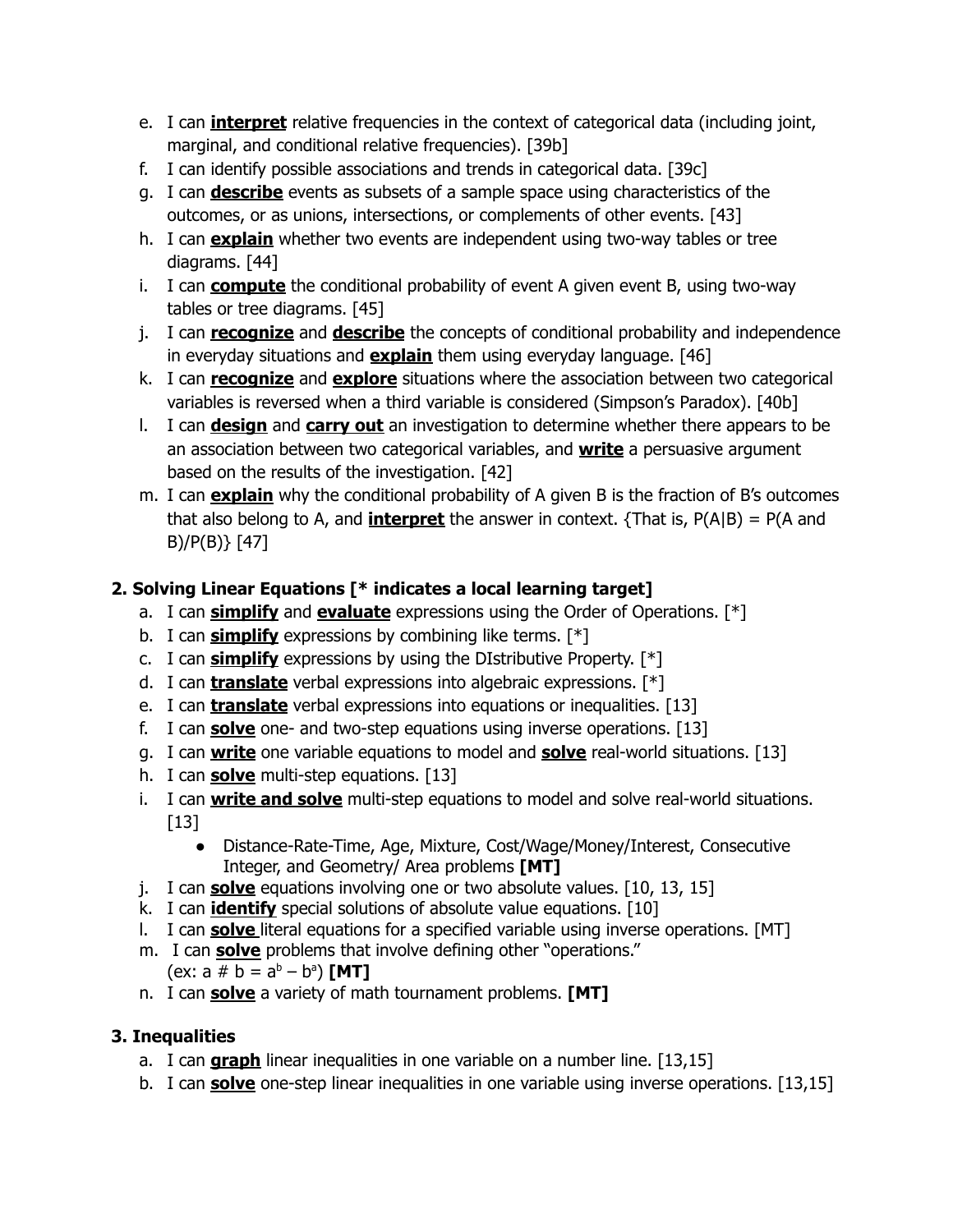- c. I can **solve** multi-step linear inequalities in one variable Using inverse operations. [13,15]
- d. I can **write** linear inequalities and use them to solve real-world situations. [13,15]
- e. I can **solve** and **graph** compound inequalities in one variable on a number line. [13,15]
- f. I can **solve** and **graph** absolute value inequalities in one variable. [13,15]

## **4. Relations and Functions**

- a. I can **identify** the domain and range of a relation. [16a]
- b. I can **identify** the domain and range of a relation or function using interval notation. **[MT]**
- c. I can **translate** between the different representations of relations (e.g., graphs, equations, tables, verbal descriptions, and ordered pairs). [18]
- d. I can **identify** discrete and continuous functions using graphs and tables, or verbal descriptions from real-world situations. [14, 16b]
- e. I can **identify** whether a relation is a function from a list of ordered pairs, a table, a mapping, or a graph. [16a-b, 18]
- f. I can **sketch** a graph to represent a verbal description. [30]
- g. I can **identify** dependent and independent variables in real-world situations. [8, 16, 18]
- h. I can **evaluate** functions using function notation. [16a]

# **5. Linear Functions and Inequalities**

- a. I can **interpret** the slope (rate of change) and y-intercept (constant term/starting point) of a linear model in the context of the data. [31]
- b. I can **translate** between different representations of linear relations (e.g., graphs, equations, tables, verbal description. [31?]
- c. I can **write** linear equations in slope-intercept form given two points. [14, 26b, 27, 33]
- d. I can **write** the equation of a line in point-slope form. [14, 26b, 27]
- e. I can **translate** an equation written in point-slope form to slope-intercept form and then to standard form. [14, 26b, 27, 33]
- f. I can **graph** the equation of a line from slope-intercept form and point-slope form. [14, 15, 17, 29, 30, 32a, 33]
- g. I can **write** a linear equation given a graph. [14, 26b, 27, 33]
- h. I can **graph** a linear equation using the x- and y-intercepts**.[MT]**
- i. I can **write** the equation of a horizontal and vertical line. [14, 26b, 27, 33]
- j. I can **write** linear equations of parallel and perpendicular lines. **[MT]**
- k. I can **model** real-world situations by writing a linear equation. [33]
- l. I can **use** the equation of a linear model to solve problems, **interpreting** the slope and intercepts in the context of the data. [29, 33, 36a]
- m. I can **represent** data of two variables on a scatter plot and **describe** how the variables are related. [34]
- n. I can **construct** and **interpret** scatter plots using the line of best fit to investigate patterns of association between two quantities. [34, 35]
- o. I can **identify** arithmetic sequences. [24, 27]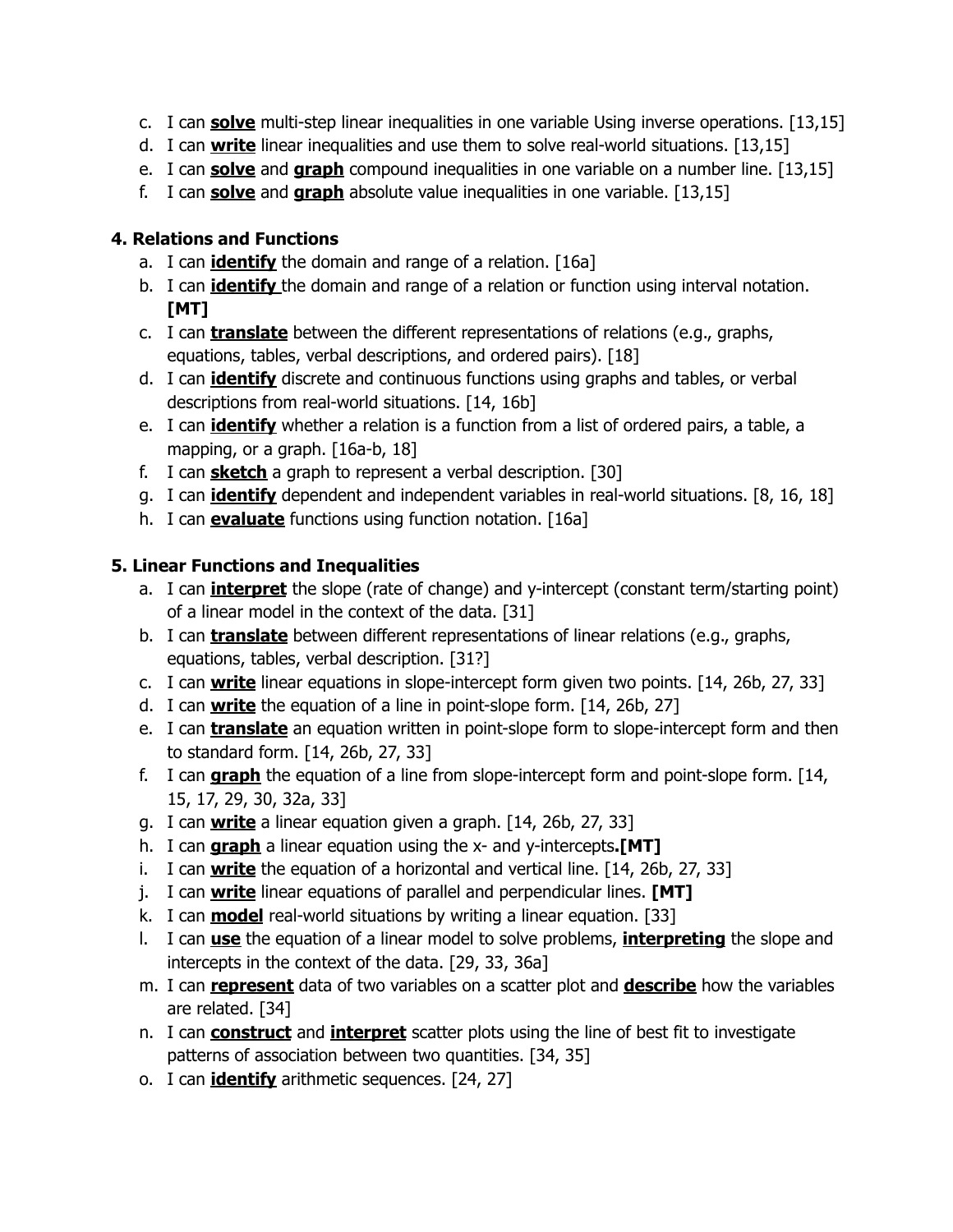- p. I can **write** the equation (rule) for the n<sup>th</sup> term of an arithmetic sequence. [24,27]
- q. I can **graph** absolute value functions and **identify** key features of the graph. [14, 16b, 17, 25, 32b]
- r. I can **recognize, describe, sketch, and perform** basic transformations on the parent function  $y = |x|$ . [14, 16b, 17, 25, 32b]
- s. I can **translate** the graphs of lines and relate the shift change to point-slope form [y =  $m(x-h) + k$ ]. **[MT]**
- t. I can **evaluate** piecewise functions. [14, 15, 17, 30]
- u. I can **write and graph** piecewise functions. [14, 15, 17, 30, 32b]
- v. I can **write and graph** piecewise functions (including step-functions) from the context of real-world situations.**[MT]**

## **6. Systems of Linear Equations/Inequalities**

- a. I can **solve** a system of equations by graphing with and without technology. [9a, 9b, 12b, 15, 22]
- b. I can **solve** a system of equations by substitution. [9b, 12a, 12b, 15]
- c. I can **solve** a system of equations by elimination (without multiplication). [9b, 12a, 12b, 15]
- d. I can **solve** a system of equations by elimination (with multiplication). [9b, 12a, 12b, 15]
- e. I can **recognize** a system of linear equations as having no solution, one solution, or infinitely many solutions (both graphically and algebraically). [9b, 12a, 12b, 15]
- f. I can **model and solve** real-world situations using systems of equations. [33] ● Wind and Current problems **[MT]**
- g. I can **graph** a linear inequality in two variables from slope-intercept or standard form. [15, 21]
- h. I can **graph** systems of linear inequalities. [15, 21]
- i. I can **model and solve** real-world situations using systems of linear inequalities. [33]

# **7. Exponential Functions**

- a. I can **evaluate** exponential expressions using the Product of Powers Property. [2]
- b. I can **evaluate** exponential expressions using the Power of a Power Property. [2]
- c. I can **evaluate** exponential expressions using the Power of a Product Property. [2]
- d. I can **evaluate** exponential expressions using the Quotient of Powers Property. [2]
- e. I can **evaluate** exponential expressions using the Power of a Quotient Property. [2]
- f. I can **evaluate** expressions with zero and negative exponents. [2]
- g. I can **find** nth roots. [1, 2]
- h. I can **evaluate** expressions with rational exponents. [1, 2]
- i. I can **define** the imaginary number *i* such that  $i^2 = -1$ . (Note: Students are only introduced to the idea that there are real and imaginary solutions.) [3]
- j. I can **identify and interpret** parts of an exponential function (starting amount, growth or decay factor). [6c, 14, 15, 16b, 17, 23, 25, 26a, 27, 30, 33]
- k. I can **write and solve** real-world situations using exponential functions. [6c, 26c, 33]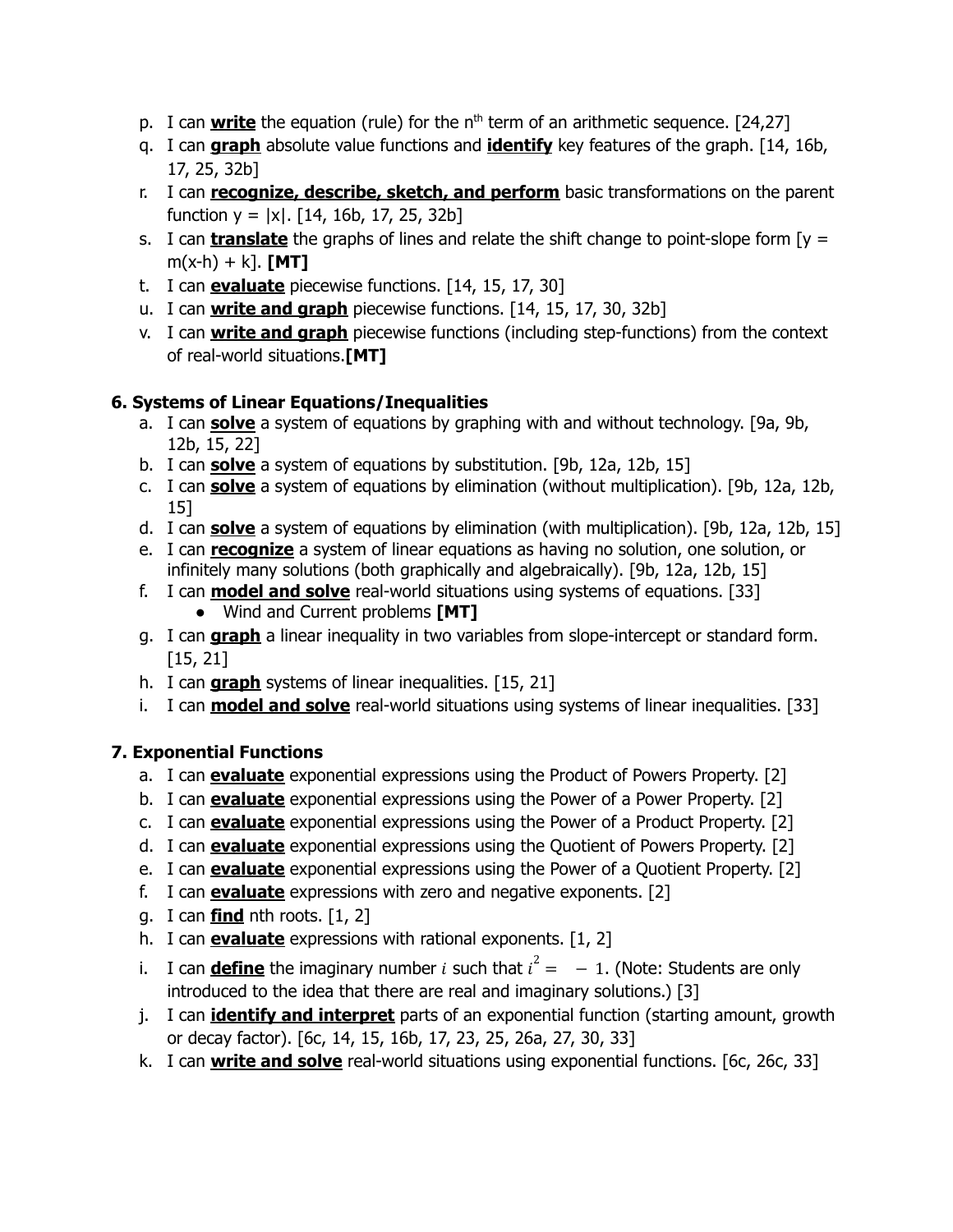- l. I can **interpret** the key features of graphs and tables representing exponential functions (end behavior, increasing/decreasing, domain/range). [14, 15, 16b, 17, 23, 25, 26a, 27, 30, 32c, 33]
- m. I can **graph** exponential functions. [14, 15, 16b, 17, 23, 25, 26a, 27, 30, 33]
- n. I can **recognize** that arithmetic sequences are linear functions and geometric sequences are exponential functions. [24a, 27]
- o. I can **identify and write** equations for arithmetic and geometric sequences. [24a, 27]
- p. I can **describe** transformations on the parent exponential function,  $f(x) = a(b)^{x}$ . [25]
- q. I can **solve** exponential equations with like bases and unlike bases. [13, 15, 20a]
- r. I can **solve** exponential equations by graphing. [13,15, 20a]
- s. I can **write** terms of recursively defined sequences. [24a, 27]
- t. I can **write** recursive rules for sequences. [24a, 27]
- u. I can **translate** between recursive rules and explicit rules. [24a, 27]

## **8. Radical Functions**

- a. I can **evaluate and simplify** radical expressions. [2]
- b. I can **approximate** irrational square roots with and without technology.
- c. I can **add and subtract** radical expressions. [2]
- d. I can **multiply** radical expressions with or without variables. [2]
- e. I can **simplify** an algebraic quotient by rationalizing an irrational monomial denominator. [2]
- f. I can **apply** the Pythagorean Theorem to determine the unknown side lengths in right triangles in real-world situations. [48, 49, 50]
- g. I can **apply** the Pythagorean Theorem to find the distance between two points on the coordinate plane. [49]
- h. I can **derive** the Distance Formula from the Pythagorean Formula. **[MT]**

# **9. Polynomials**

- a. I can **interpret** parts of an expression, such as terms, factors, and coefficients. [7]
- b. I can **add and subtract** polynomials. [7]
- c. I can **multiply** polynomials. [7]
- d. I can **multiply** binomials with special products (difference of two squares, perfect square trinomials). [7]
- e. I can **divide** polynomials by monomials. [7]
- f. I can **divide** polynomials by binomials using long division. **[MT]**
- g. I can **factor** polynomials by identifying the greatest common factor (GCF). [4]
- h. I can **factor** polynomials using the grouping method. [5, 6a]
- i. I can **identify and factor** the difference of two squares. [5]
- j. I can **identify and factor** perfect square trinomials. [5]
- k. I can **factor** polynomials in the form x <sup>2</sup>+bx+c. [5]
- l. I can **factor** polynomials in the form ax <sup>2</sup>+bx+c. [5]
- m. I can **completely factor** a polynomial using one or more methods for factoring. [5, 6a]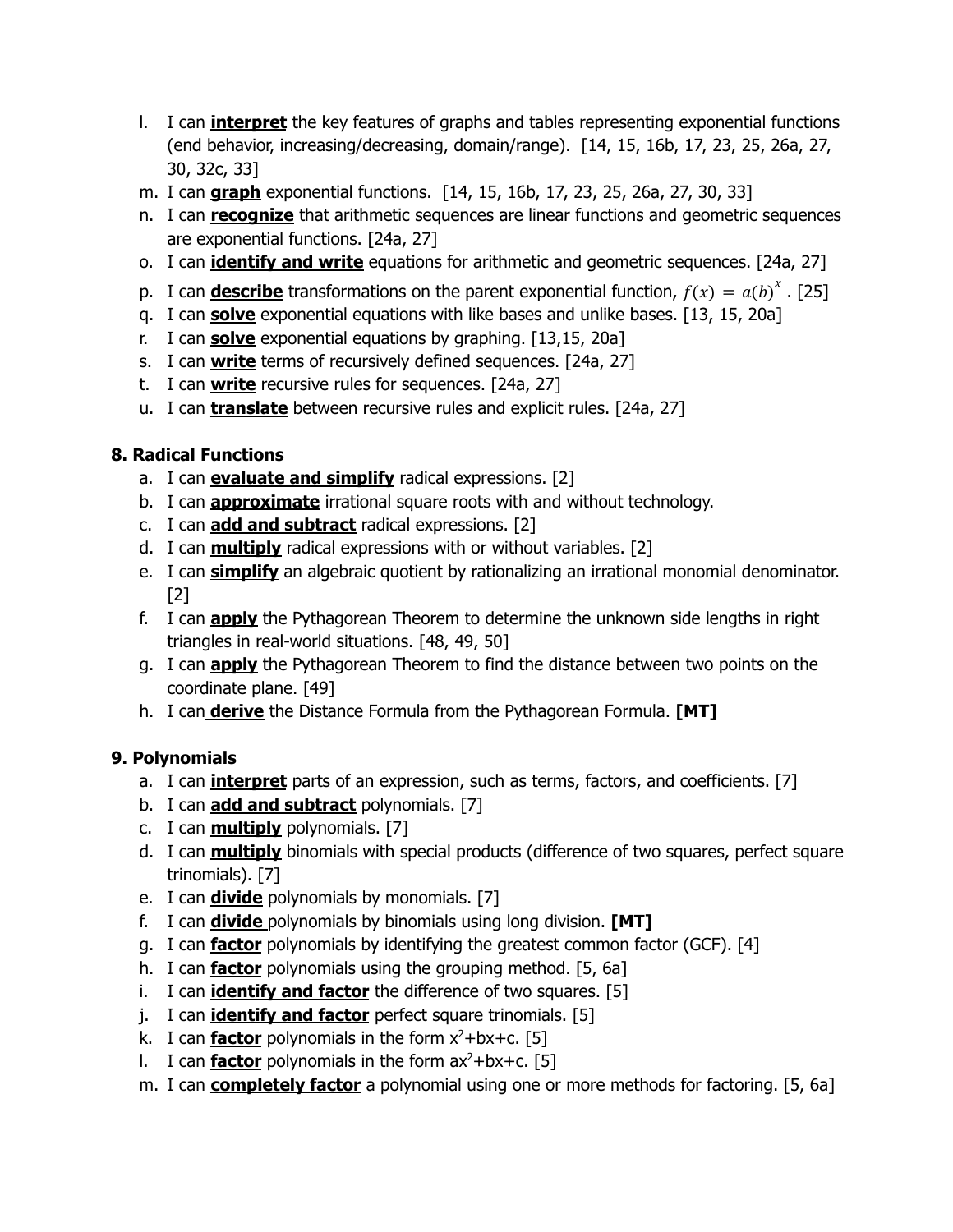- n. I can **solve** "special factoring" problems. **[MT]**
- o. I can **simplify** algebraic fractions by factoring. **[MT]**

## **10. Solving Quadratic Equations**

- a. I can **solve** a quadratic function by factoring and applying the Zero Product property to identify the zeros of the function. [11b]
- b. I can **solve** quadratic functions that contain no "bx" term by using the square root method. [11b]
- c. I can **solve** a quadratic function by completing the square. [11b]
- d. I **recognize** that the Quadratic Formula can be derived by solving the standard form y =  $ax^2 + bx + c.$  [11a]
- e. I can **derive** the Quadratic Formula by using the completing the square method to solve the standard form. **[MT]**
- f. I can **solve** any quadratic function using the Quadratic Formula. [11b]
- g. I can **choose** the most efficient method to solve any quadratic function. [11b]
- h. I can **solve** quadratic functions that model real-world situations. [33]
- i. I can **compare** linear, exponential, and quadratic functions using graphs, tables, equations, and real-world situations. [23, 28]

# **11. Writing and Graphing Quadratic Functions**

- a. I can **determine** the number of roots using the discriminant. [11b, 13, 15]
- b. I can **graph** quadratic functions by creating a table of input and output values. [14, 16b, 17]
- c. I can **identify** important characteristics of quadratic functions by analyzing their equations (standard and vertex forms). [30]
- d. I can **graph** quadratic functions using important characteristics, including roots, y-intercepts, axis of symmetry, and vertex point (from standard or vertex forms). [30, 32a]
- e. I can **identify** important characteristics of quadratic functions given their graphs. [30, 32a]
- f. I can **transform** the equation of a quadratic function from standard to vertex form by completing the square. [6b, 25]
- g. I can **find** maximum and minimum values of quadratic functions by completing the square. [6b]
- h. I can **solve** a simple system consisting of a linear equation and a quadratic equation in two variables algebraically and graphically. [15, 20a, 22]
- i. I can **compare** linear, exponential, and quadratic functions using graphs, tables, equations, and real-world situations. [15, 20a]
- j. I can **describe** transformations on the parent quadratic function,  $f(x)=x^2$ . [25]
- k. I can **find** arithmetic combinations of two functions. [19a]
- l. I can **state** the domain of an arithmetic combination of two functions. [19a]
- m. I can **evaluate** an arithmetic combination of two functions for a given input. [19a]I can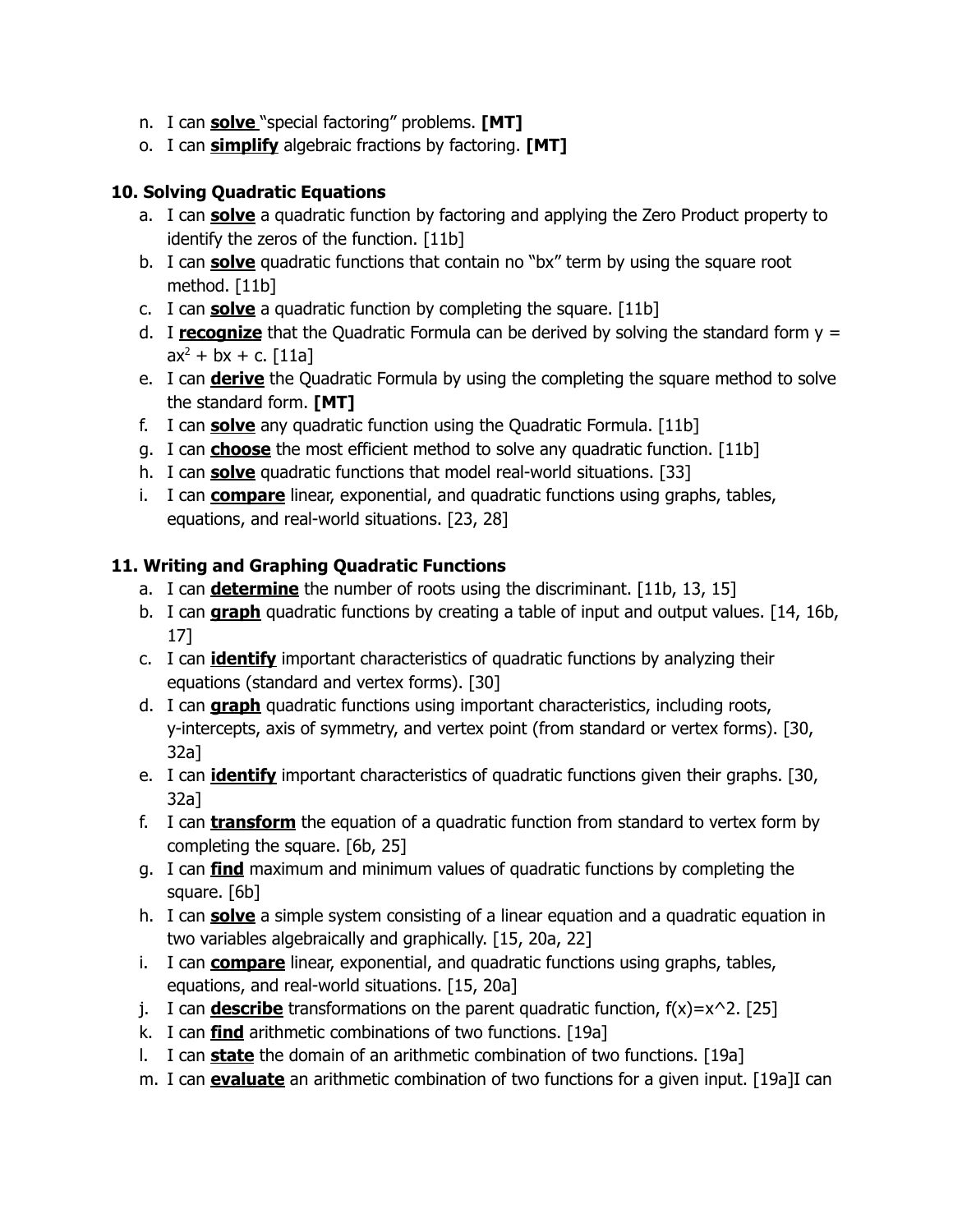**evaluate** a composition of functions. [19b]

a) I can **find** a composition of functions. [19b]

## **8th Grade Math**

## <span id="page-11-0"></span>**1. Probability and Statistics**

- a. I can **construct, interpret, and summarize** data in two-way frequency tables in order to **describe** possible associations between the two variables. [37, 40a]
- b. I can use mathematical and statistical reasoning with bivariate categorical data in order to draw conclusions and assess risk. [41]
- c. I can **distinguish** between categorical and quantitative data and between techniques that may be used for **analyzing** each type of data. [38]
- d. I can **represent** the data in two-way frequency tables using segmented bar graphs. [39a]
- e. I can **interpret** relative frequencies in the context of categorical data (including joint, marginal, and conditional relative frequencies). [39b]
- f. I can **identify** possible associations and trends in categorical data. [39c]
- g. I can **describe** events as subsets of a sample space using characteristics of the outcomes, or as unions, intersections, or complements of other events. [43]
- h. I can **explain** whether two events are independent using two-way tables or tree diagrams. [44]
- i. I can **compute** the conditional probability of event A given event B, using two-way tables or tree diagrams. [45]
- j. I can **recognize** and **describe** the concepts of conditional probability and independence in everyday situations and **explain** them using everyday language. [46]
- k. I can **recognize** and **explore** situations where the association between two categorical variables is reversed when a third variable is considered (Simpson's Paradox). [40b]
- l. I can **design** and **carry out** an investigation to determine whether there appears to be an association between two categorical variables, and **write** a persuasive argument based on the results of the investigation. [42]
- m. I can **explain** why the conditional probability of A given B is the fraction of B's outcomes that also belong to A, and **interpret** the answer in context. {That is,  $P(A|B) = P(A \text{ and } B)$ B)/P(B)} [47]

# **2. Solving Linear Equations [\* indicates a local learning target]**

- a. I can **simplify** and **evaluate** expressions using the Order of Operations. [\*]
- b. I can **simplify** expressions by combining like terms. [\*]
- c. I can **simplify** expressions by using the DIstributive Property. [\*]
- d. I can **translate** verbal expressions into algebraic expressions. [\*]
- e. I can **translate** verbal expressions into equations or inequalities. [13]
- f. I can **solve** one- and two-step equations using inverse operations. [13]
- g. I can **write** one variable equations to model and **solve** real-world situations. [13]
- h. I can **solve** multi-step equations. [13]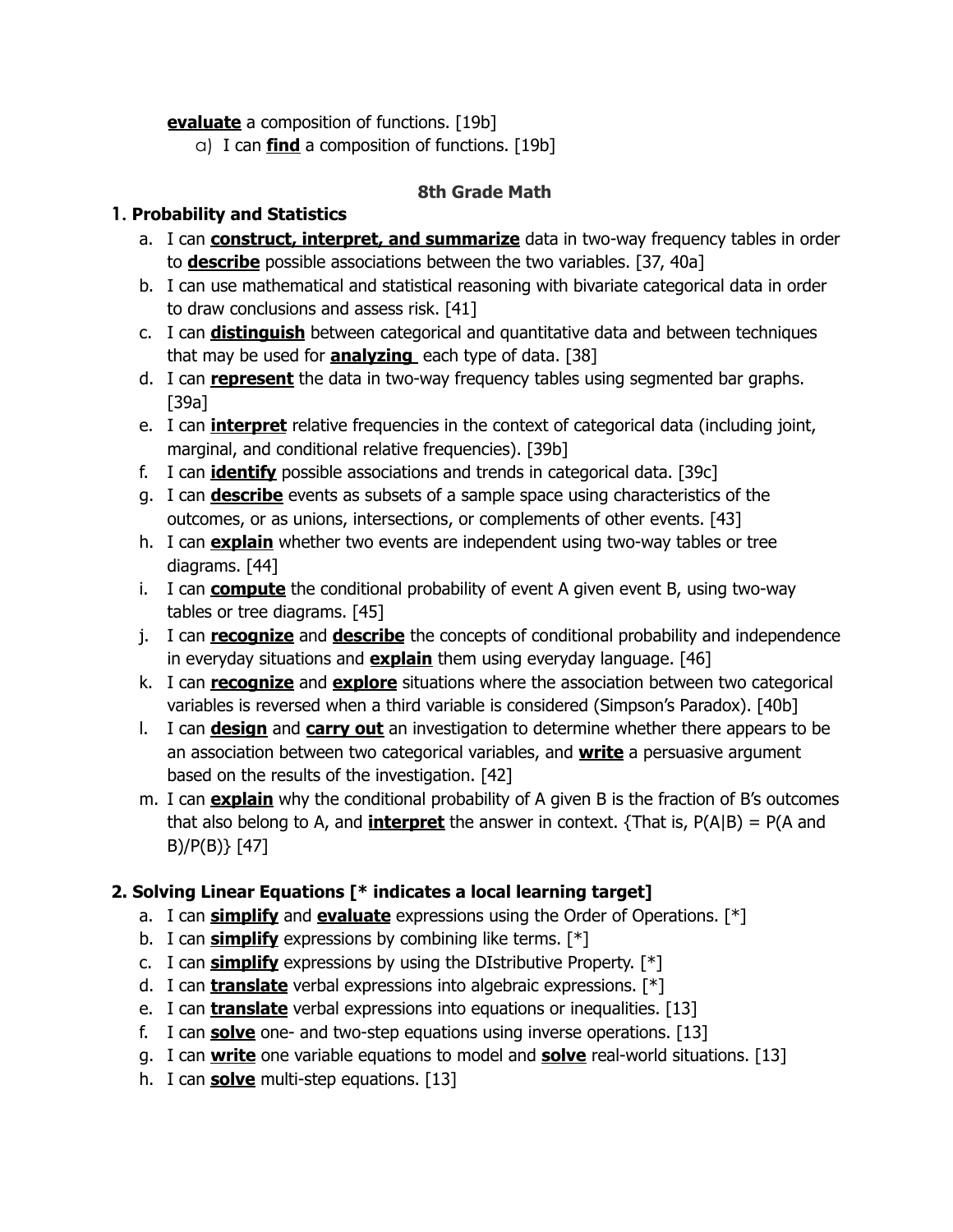- i. I can **write and solve** multi-step equations to model and solve real-world situations.  $[13]$
- j. I can **solve** equations involving one or two absolute values. [10, 13, 15]
- k. I can **identify** special solutions of absolute value equations. [10]

## **3. Inequalities**

- a. I can **graph** linear inequalities in one variable on a number line. [13,15]
- b. I can **solve** one-step linear inequalities in one variable using inverse operations. [13,15]
- c. I can **solve** multi-step linear inequalities in one variable Using inverse operations. [13,15]
- d. I can **write** linear inequalities and use them to solve real-world situations. [13,15]
- e. I can **solve** and **graph** compound inequalities in one variable on a number line. [13,15]
- f. I can **solve** and **graph** absolute value inequalities in one variable. [13,15]

## **4. Relations and Functions**

- a. I can **identify** the domain and range of a relation. [16a]
- b. I can **translate** between the different representations of relations (e.g., graphs, equations, tables, verbal descriptions, and ordered pairs). [18]
- c. I can **identify** discrete and continuous functions using graphs and tables, or verbal descriptions from real-world situations. [14, 16b]
- d. I can **identify** whether a relation is a function from a list of ordered pairs, a table, a mapping, or a graph. [16a-b, 18]
- e. I can **sketch** a graph to represent a verbal description. [30]
- f. I can **identify** dependent and independent variables in real-world situations. [8, 16, 18]
- g. I can **evaluate** functions using function notation. [16a]

# **5. Linear Functions and Inequalities**

- a. I can **interpret** the slope (rate of change) and y-intercept (constant term/starting point) of a linear model in the context of the data. [31]
- b. I can **translate** between different representations of linear relations (e.g., graphs, equations, tables, verbal description. [31]
- c. I can **write** linear equations in slope-intercept form given two points. [14, 26b, 27, 33]
- d. I can **write** the equation of a line in point-slope form. [14, 26b, 27]
- e. I can **translate** an equation written in point-slope form to slope-intercept form and then to standard form. [14, 26b, 27, 33]
- f. I can **graph** the equation of a line from slope-intercept form and point-slope form. [14, 15, 17, 29, 30, 32a, 33]
- g. I can **write** a linear equation given a graph. [14, 26b, 27, 33]
- h. I can **write** the equation of a horizontal and vertical line. [14, 26b, 27, 33]
- i. I can **model** real-world situations by writing a linear equation. [33]
- j. I can **use** the equation of a linear model to solve problems, **interpreting** the slope and intercepts in the context of the data. [29, 33, 36a]
- k. I can **represent** data of two variables on a scatter plot and **describe** how the variables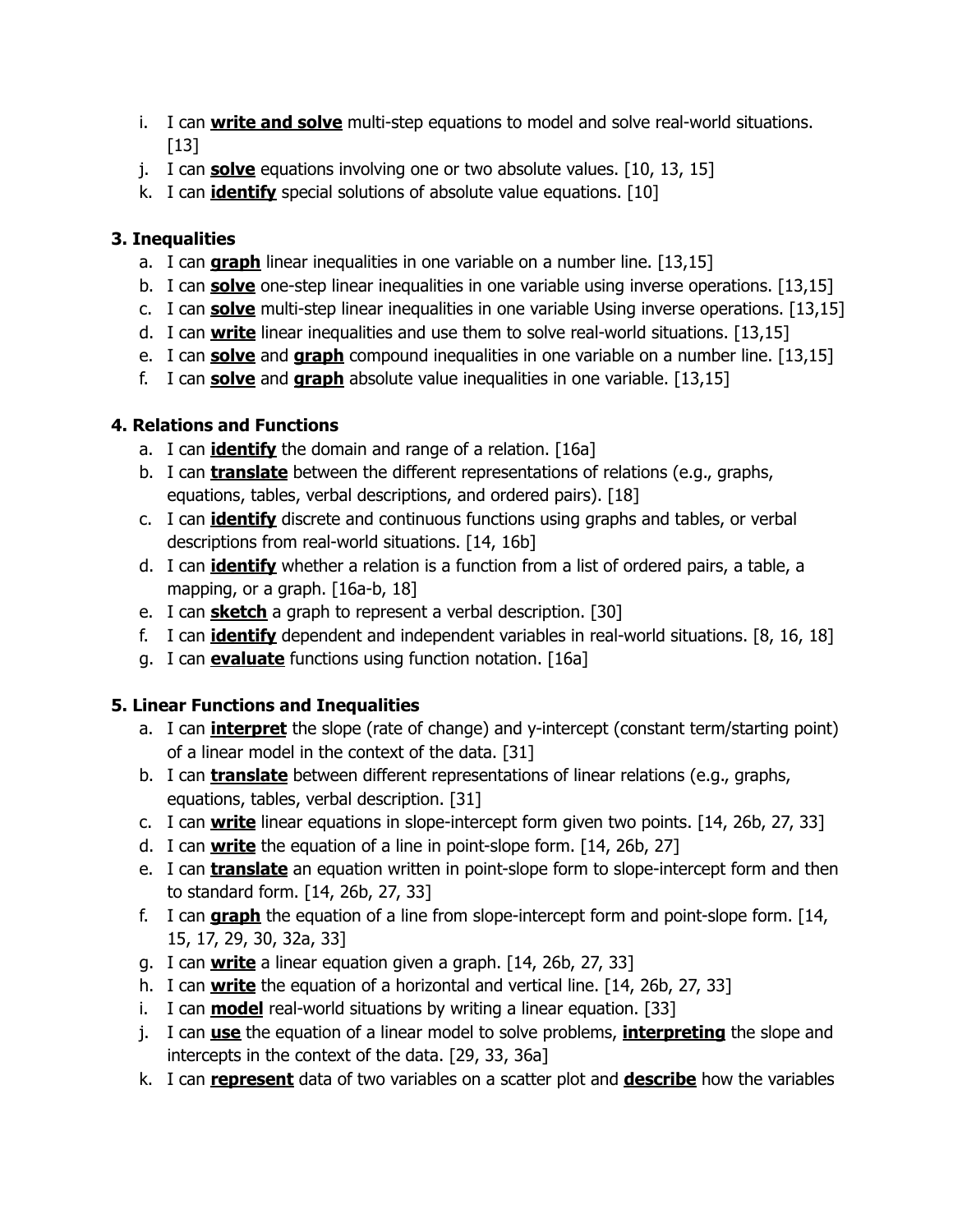are related. [34]

- l. I can **construct** and **interpret** scatter plots using the line of best fit to investigate patterns of association between two quantities. [34, 35]
- m. I can **identify** arithmetic sequences. [24, 27]
- n. I can **write** the equation (rule) for the n<sup>th</sup> term of an arithmetic sequence. [24,27]
- o. I can **graph** absolute value functions and **identify** key features of the graph. [14, 16b, 17, 25, 32b]
- p. I can **recognize, describe, sketch, and perform** basic transformations on the parent function  $y = |x|$ . [14, 16b, 17, 25, 32b]
- q. I can **evaluate** piecewise functions. [14, 15, 17, 30]
- r. I can **write and graph** piecewise functions. [14, 15, 17, 30, 32b]

# **6. Systems of Linear Equations/Inequalities**

- a. I can **solve** a system of equations by graphing with and without technology. [9a, 9b, 12b, 15, 22]
- b. I can **solve** a system of equations by substitution. [9b, 12a, 12b, 15]
- c. I can **solve** a system of equations by elimination (without multiplication). [9b, 12a, 12b, 15]
- d. I can **solve** a system of equations by elimination (with multiplication). [9b, 12a, 12b, 15]
- e. I can **recognize** a system of linear equations as having no solution, one solution, or infinitely many solutions (both graphically and algebraically). [9b, 12a, 12b, 15]
- f. I can **model and solve** real-world situations using systems of equations. [33]
- g. I can **graph** a linear inequality in two variables from slope-intercept or standard form. [15, 21]
- h. I can **graph** systems of linear inequalities. [15, 21]
- i. I can **model and solve** real-world situations using systems of linear inequalities. [33]

# **7. Exponential Functions**

- a. I can **evaluate** exponential expressions using the Product of Powers Property. [2]
- b. I can **evaluate** exponential expressions using the Power of a Power Property. [2]
- c. I can **evaluate** exponential expressions using the Power of a Product Property. [2]
- d. I can **evaluate** exponential expressions using the Quotient of Powers Property. [2]
- e. I can **evaluate** exponential expressions using the Power of a Quotient Property. [2]
- f. I can **evaluate** expressions with zero and negative exponents. [2]
- g. I can **find** nth roots. [1, 2]
- h. I can **evaluate** expressions with rational exponents. [1, 2]
- i. I can **define** the imaginary number *i* such that  $i^2 = -1$ . (Note: Students are only introduced to the idea that there are real and imaginary solutions.) [3]
- j. I can **identify and interpret** parts of an exponential function (starting amount, growth or decay factor). [6c, 14, 15, 16b, 17, 23, 25, 26a, 27, 30, 33]
- k. I can **write and solve** real-world situations using exponential functions. [6c, 26c, 33]
- l. I can **interpret** the key features of graphs and tables representing exponential functions (end behavior, increasing/decreasing, domain/range). [14, 15, 16b, 17, 23, 25, 26a, 27, 30, 32c, 33]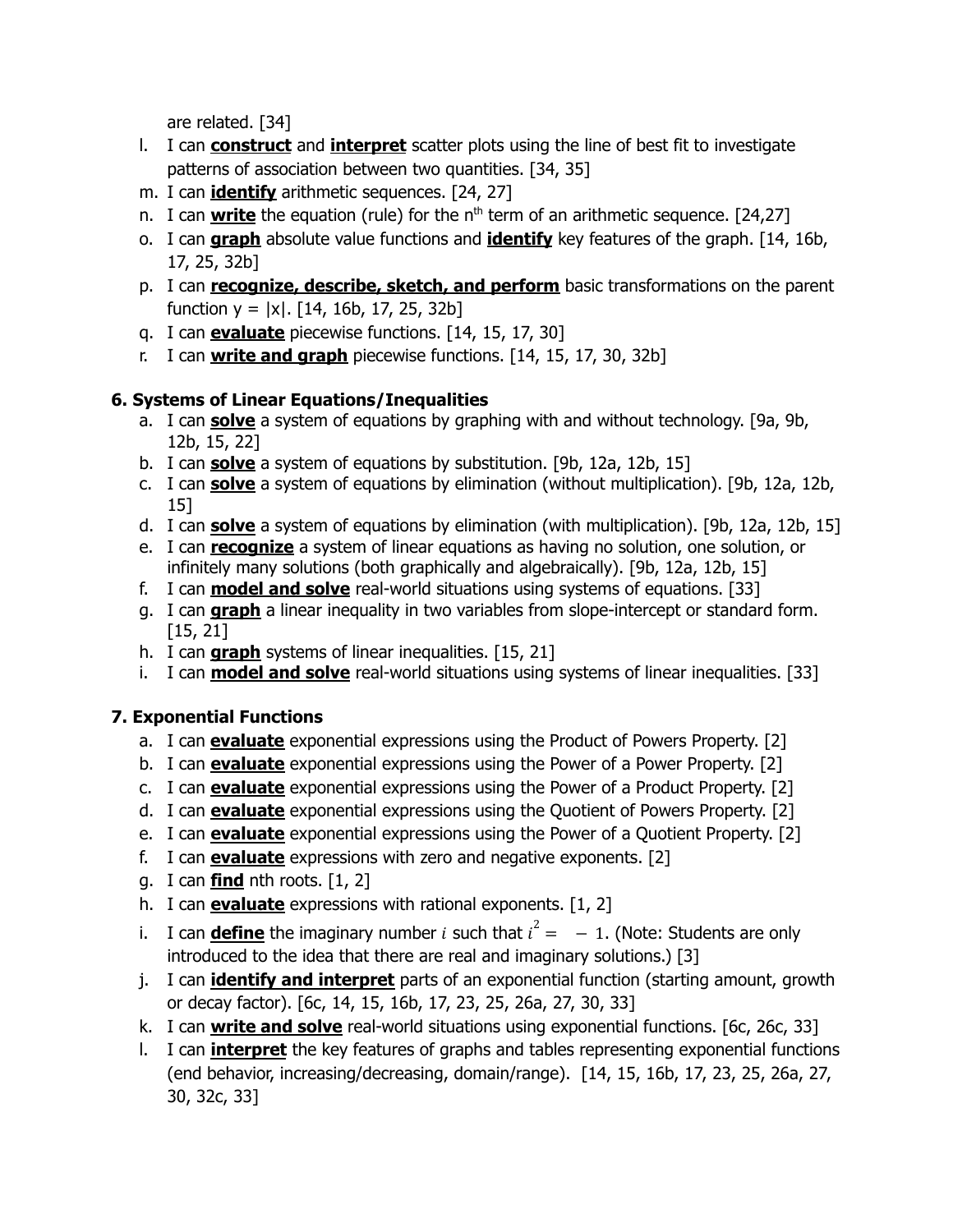- m. I can **graph** exponential functions. [14, 15, 16b, 17, 23, 25, 26a, 27, 30, 33]
- n. I can **recognize** that arithmetic sequences are linear functions and geometric sequences are exponential functions. [24a, 27]
- o. I can **identify and write** equations for arithmetic and geometric sequences. [24a, 27]
- p. I can **describe** transformations on the parent exponential function,  $f(x) = a(b)^{x}$ . [25]
- q. I can **solve** exponential equations with like bases and unlike bases. [13, 15, 20a]
- r. I can **solve** exponential equations by graphing. [13,15, 20a]
- s. I can **write** terms of recursively defined sequences. [24a, 27]
- t. I can **write** recursive rules for sequences. [24a, 27]
- u. I can **translate** between recursive rules and explicit rules. [24a, 27]

## **8. Radical Functions**

- a. I can **evaluate and simplify** radical expressions. [2]
- b. I can **approximate** irrational square roots with and without technology.
- c. I can **add and subtract** radical expressions. [2]
- d. I can **multiply** radical expressions with or without variables. [2]
- e. I can **simplify** an algebraic quotient by rationalizing an irrational monomial denominator. [2]
- f. I can **apply** the Pythagorean Theorem to determine the unknown side lengths in right triangles in real-world situations. [48, 49, 50]
- g. I can **apply** the Pythagorean Theorem to find the distance between two points on the coordinate plane. [49]

# **9. Polynomials**

- a. I can **interpret** parts of an expression, such as terms, factors, and coefficients. [7]
- b. I can **add and subtract** polynomials. [7]
- c. I can **multiply** polynomials. [7]
- d. I can **multiply** binomials with special products (difference of two squares, perfect square trinomials). [7]
- e. I can **divide** polynomials by monomials. [7]
- f. I can **factor** polynomials by identifying the greatest common factor (GCF). [4]
- g. I can **factor** polynomials using the grouping method. [5, 6a]
- h. I can **identify and factor** the difference of two squares. [5]
- i. I can **identify and factor** perfect square trinomials. [5]
- j. I can **factor** polynomials in the form x <sup>2</sup>+bx+c. [5]
- k. I can **factor** polynomials in the form ax <sup>2</sup>+bx+c. [5]
- l. I can **completely factor** a polynomial using one or more methods for factoring. [5, 6a]

# **10. Solving Quadratic Equations**

- a. I can **solve** a quadratic function by factoring and applying the Zero Product property to identify the zeros of the function. [11b]
- b. I can **solve** quadratic functions that contain no "bx" term by using the square root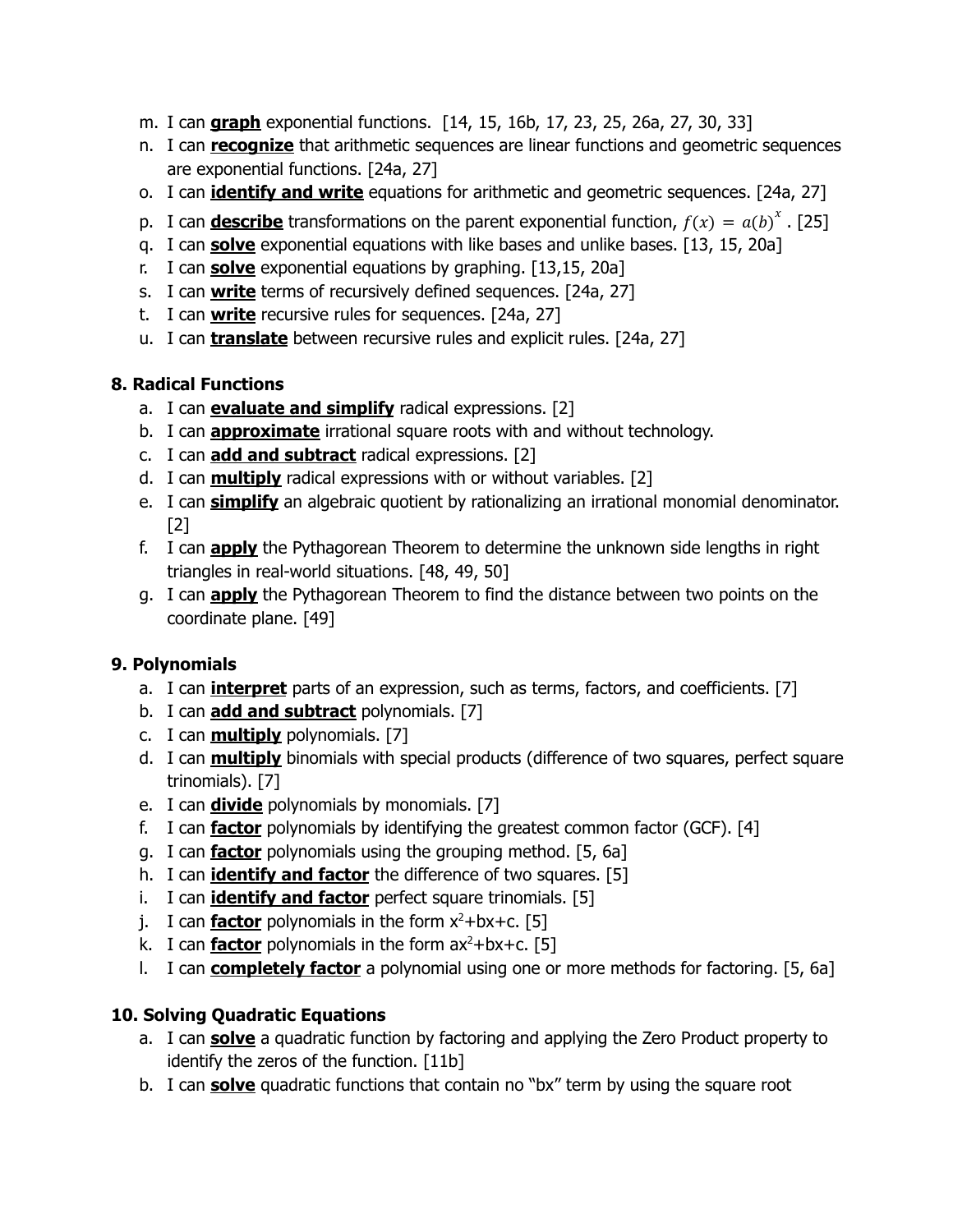method. [11b]

- c. I can **solve** a quadratic function by completing the square. [11b]
- d. I **recognize** that the Quadratic Formula can be derived by solving the standard form y =  $ax^2 + bx + c.$  [11a]
- e. I can **solve** any quadratic function using the Quadratic Formula. [11b]
- f. I can **choose** the most efficient method to solve any quadratic function. [11b]
- g. I can **solve** quadratic functions that model real-world situations. [33]
- h. I can **compare** linear, exponential, and quadratic functions using graphs, tables, equations, and real-world situations. [23, 28]

# **11. Writing and Graphing Quadratic Functions**

- a. I can **determine** the number of roots using the discriminant. [11b, 13, 15]
- b. I can **graph** quadratic functions by creating a table of input and output values. [14, 16b, 17]
- c. I can **identify** important characteristics of quadratic functions by analyzing their equations (standard and vertex forms). [30]
- d. I can **graph** quadratic functions using important characteristics, including roots, y-intercepts, axis of symmetry, and vertex point (from standard or vertex forms). [30, 32a]
- e. I can **identify** important characteristics of quadratic functions given their graphs. [30, 32a]
- f. I can **transform** the equation of a quadratic function from standard to vertex form by completing the square. [6b, 25]
- g. I can **find** maximum and minimum values of quadratic functions by completing the square. [6b]
- h. I can **solve** a simple system consisting of a linear equation and a quadratic equation in two variables algebraically and graphically. [15, 20a, 22]
- i. I can **compare** linear, exponential, and quadratic functions using graphs, tables, equations, and real-world situations. [15, 20a]
- j. I can **describe** transformations on the parent quadratic function,  $f(x)=x^2$ . [25]
- k. I can **find** arithmetic combinations of two functions. [19a]
- l. I can **state** the domain of an arithmetic combination of two functions. [19a]
- m. I can **evaluate** an arithmetic combination of two functions for a given input. [19a]
- n. I can **evaluate** a composition of functions. [19b]
- o. I can **find** a composition of functions. [19b

# **8th Grade Science**

## <span id="page-15-0"></span>**Matter and Its Interactions**

**1. Analyze patterns within the periodic table to construct models that illustrate the structure, composition, and characteristics of atoms, molecules, and ionic compounds.**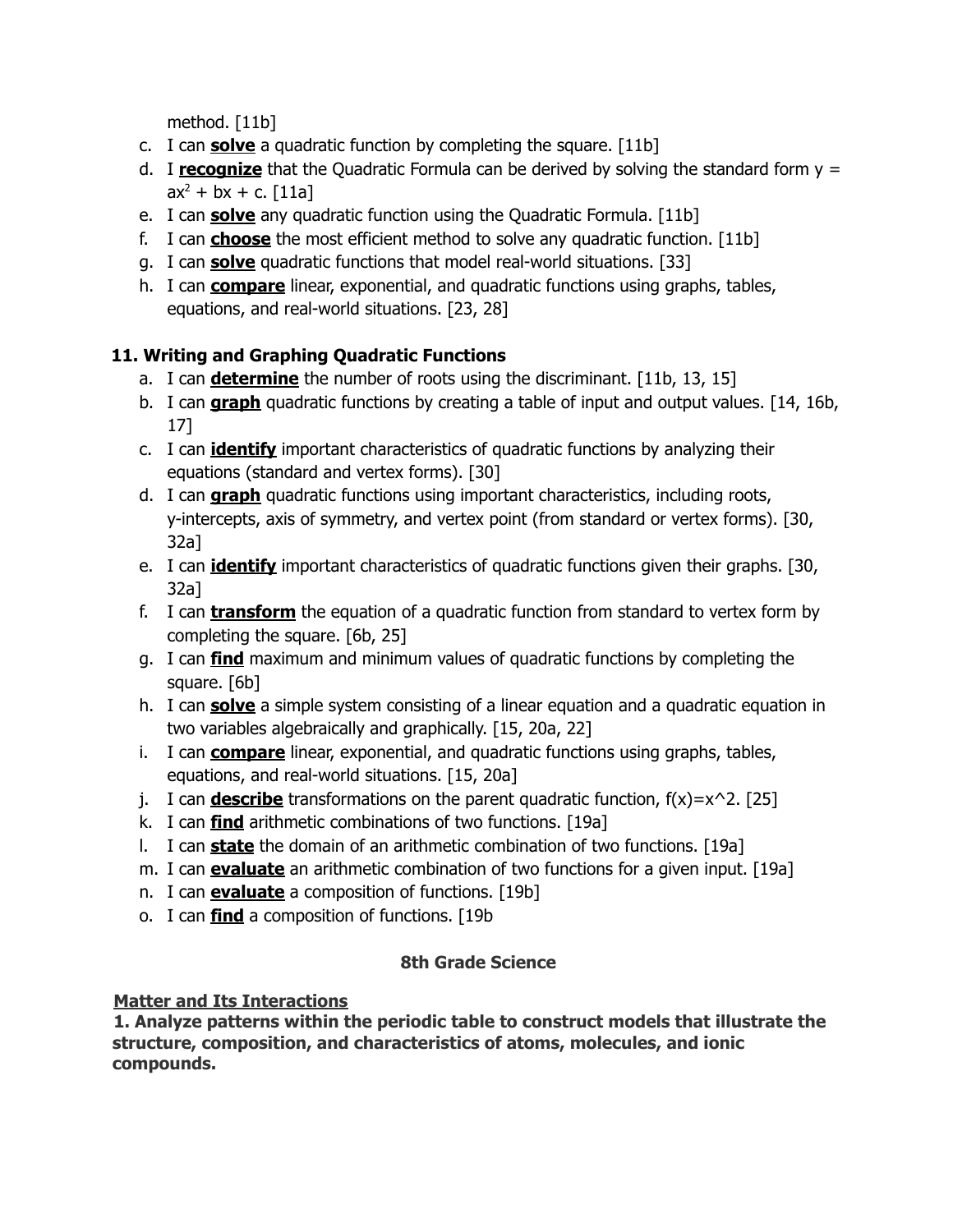a) I can identify the charge, relative mass, and significance of protons, neutrons, and electrons in an atom.

b) I can analyze the location of an element on the periodic table to determine the number of protons, neutrons, and electrons, and valence electrons in an atom.

c) I can classify elements as metals, nonmetals, or metalloids.

d) I can predict which elements on the periodic table will form either ionic or covalent bonds.

e) I can create a Lewis structure to demonstrate the role of valence electrons in the formation of covalent and ionic bonds.

f) I can differentiate among atoms, molecules and ionic compounds.

g) I can evaluate the chemical and physical properties of families of the periodic table.

### **2. Plan and carry out investigations to generate evidence supporting the claim that one pure substance can be distinguished from another based on characteristic properties.**

a) I can investigate characteristic properties, and use evidence and reasoning to identify a substance.

b) I can interpret a phase change graph and evaluate the melting point and boiling point of various unknown substances to make predictions about its identity.

c) I can recognize a pure substance as a substance that cannot be separated physically. d) I can distinguish between an element and a compound.

e) I can perform an investigation to separate a compound chemically.

f) I can evaluate characteristic properties of various pure substances, including density, melting point, boiling point, and solubility.

g) I can construct graphs to illustrate characteristic properties (ex. mass v. volume).

h) investigate the solubility of various solutes - solubility as a characteristic property that varies with temperature.

i) I can analyze and interpret data on characteristic properties of substances (e.g., odor, density, solubility, flammability, melting point, boiling point) before and after the substances combine to determine if a chemical reaction has occurred.

### **3. Construct explanations based on evidence from investigations to differentiate between pure substances and mixtures.**

a) I can classify mixtures as homogeneous or heterogeneous.

b) I can compare and contrast the three types of mixtures: solutions, colloids and suspensions.

c) I can identify the parts of a solution: solute and solvent.

d) I can utilize a variety of physical means to separate a mixture into its component parts

e) I can investigate various physical properties (such as particle size, texture,

distribution) to categorize unknown substances according to mixture type.

f) I can collect and analyze information to illustrate how synthetic materials (e.g., medicine, food additives, alternative fuels, and plastics) are derived from natural resources and how they impact society.

### **4. Design and conduct an experiment to determine changes in particle motion, temperature, and state of a pure substance when thermal energy is added to or removed from a system.**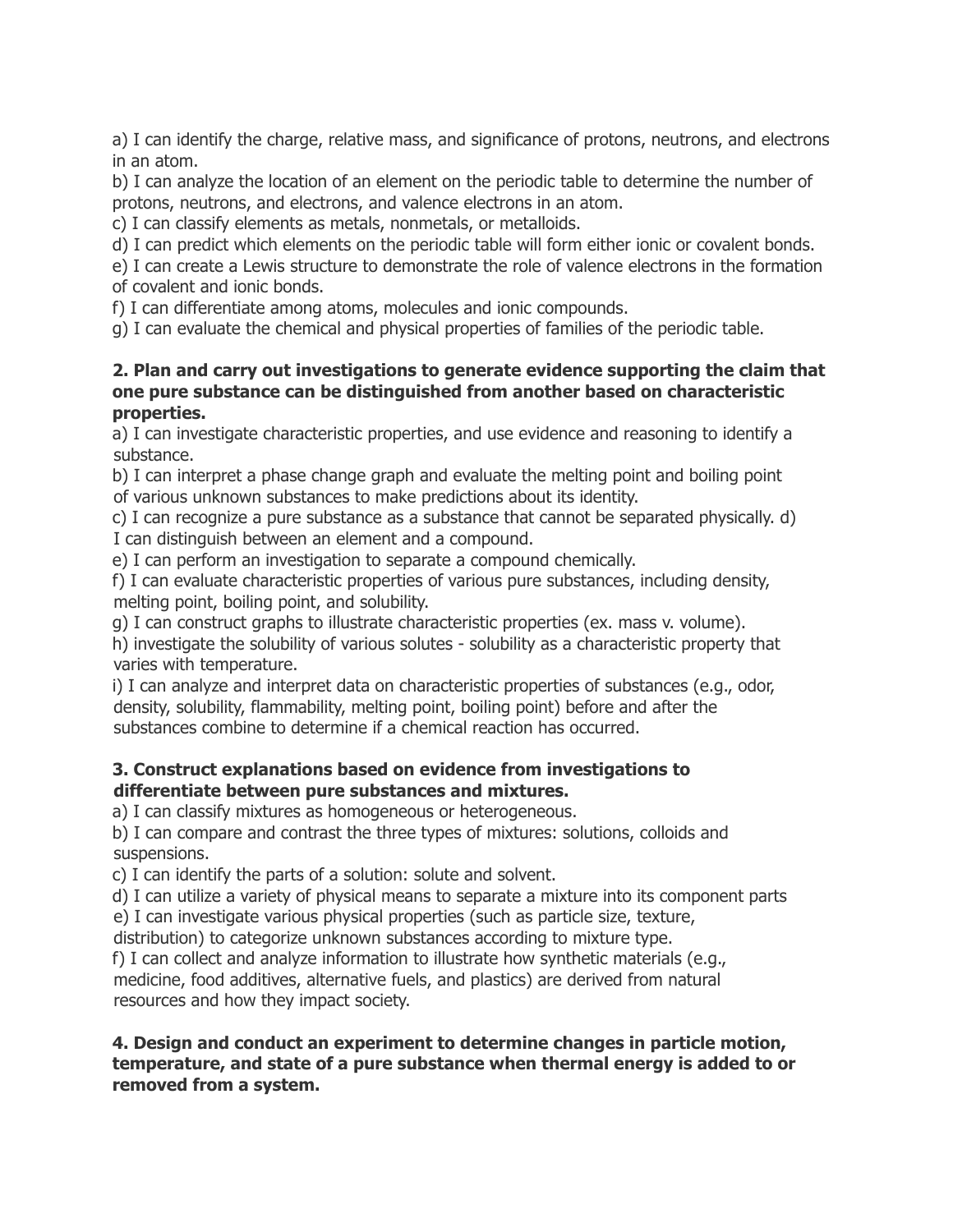a) I can interpret a phase change graph (temperature v. time) and explain how the transfer of energy to a substance affects its kinetic and potential energy.

b) I can distinguish between heat and temperature.

c) I can apply concepts of the transfer of thermal energy that takes place when two substances with different temperatures come in contact with one another.

d) I can compare the Celsius (SI), Kelvin (SI), and Fahrenheit temperature scales and determine the temperature for melting and boiling points of water, room temperature, body temperature, and absolute zero for each scale.

e) I can model the three states of matter (particles and their arrangement and motion), compare their densities and amount of energy, and classify their shape and volume.

f) I can investigate, describe and give examples of boiling, melting, freezing, condensation, evaporation, sublimation and deposition, and classify each as =endothermic or exothermic.

### **5. Create a model, diagram, or digital simulation to describe conservation of mass in a chemical reaction and explain the resulting differences between products and reactants.**

a) I can distinguish between an atom and a molecule.

b) I can predict how an atom of that element will interact with an atom of another element (e.g., what types of bond(s) will it form?).

c) I can construct a model to illustrate how an atom of the element bonds with other atoms of other elements (using Lewis dot structures).

d) I can determine the number of atoms in a molecule or an ionic compound.

e) I can determine the number of molecules in a chemical formula.

f) I can determine and compare the total number of atoms in the reactants of a chemical reaction to the total number of atoms in the products.

g) I can compare and contrast the properties of the reactants and products.

h) I can compare what happens to substances (and their atoms) in a chemical reaction to what happens to substances (and their atoms) in a physical change.

i) I can explain why a chemical equation must be balanced, and why this must be done using coefficients, not subscripts.

j) I can balance a chemical equation using coefficients.

k) I can investigate chemical reactions and draw conclusions about the properties of

the reactants and the products. (ex: electrolysis of water, ionic vs. covalent bond lab) l) I can construct an explanation based on evidence to describe the properties of ionic and covalent compounds.

m) I can use evidence from the Conservation of Mass lab (Alka-Seltzer) to support the claim that chemical equations must be balanced.

n) I can design, construct, and test a device that either releases or absorbs thermal energy by chemical reactions .

## **Motion and Stability: Forces and Interactions**

### **6. Use Newton's first law to demonstrate and explain that an object is either at rest or moves at a constant velocity unless acted upon by a net force (e.g., model car on a table remaining at rest until pushed).**

a) I can design and carry out investigations to determine the effects of various conditions on forces by manipulating one variable at a time. (e.g., weight and friction,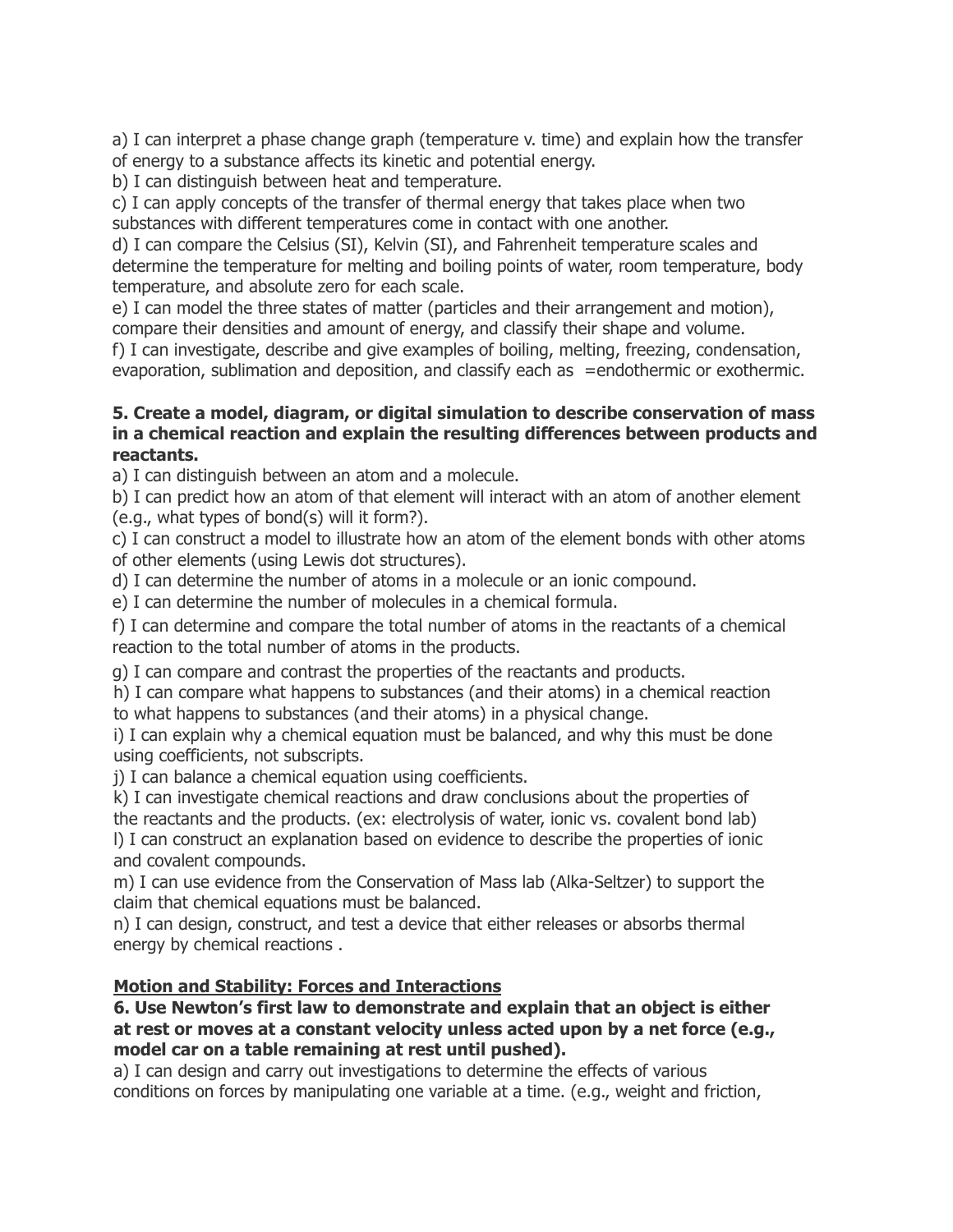stretching distance and elastic force, mass and weight…)

b) I can describe harmful and helpful examples of friction.

c) I can analyze a physical scenario and determine the forces acting upon the object and make predictions about the object's motion. d) I can determine the net force acting on an object and evaluate whether they are balanced or unbalanced.

e) I can define inertia and state Newton's first law.

f) I can distinguish between the concepts of mass and weight.

g) I can relate an object's mass to its inertia.

h) I can explain how an object can be in motion with NO forces acting on it.

i) I can apply Newton's first law to the importance of wearing a seat belt.

#### **7. Use Newton's second law to demonstrate and explain how changes in an object's motion depend on the sum of the external forces on the object and the mass of the object.**

a) I can distinguish between speed, velocity, and acceleration (including definitions, formulas, and units).

b) I can solve for speed, velocity, and acceleration when given appropriate information.

c) I can use dimensional analysis to solve for time or distance in a speed problem.

d) I can calculate the acceleration of an object.

e) I can calculate the magnitude of an individual force and resulting net forces.

f) I can interpret a distance or position v. time graph.

g) I can create a distance or position v. time graph and use it to analyze the motion of an object.

h) I can interpret a speed or velocity v. time graph.

i) I can create a speed or velocity v. time graph and use it to analyze the motion of an object.

j) I can utilize Newton's second law equation to algebraically solve for an unknown quantity acceleration, net force, or mass.

k) I can identify the forces acting upon an object and relate the net force of an object to the acceleration of the object.

l) I can plan and carry out investigations to evaluate how various factors affect the strength of electric and magnetic forces.

m) I can construct an argument from evidence explaining that fields exist between objects exerting forces on each other even when the objects are not in contact.

n) I can draw and interpret a model of the forces acting on an object in various situations (e.g. free fall, terminal velocity…).

### **8. Use Newton's third law to design a model to demonstrate and explain the resulting motion of two colliding objects.**

a) I can identify action-reaction force pairs for any physical situation.

b) I can compare the magnitudes of action-reaction force pairs and describe the effect (and the non-effect) of action-reaction force pairs on the two interacting objects.

### **Energy**

**9. Use models to construct an explanation of how a system of objects may contain varying types and amounts of potential energy.**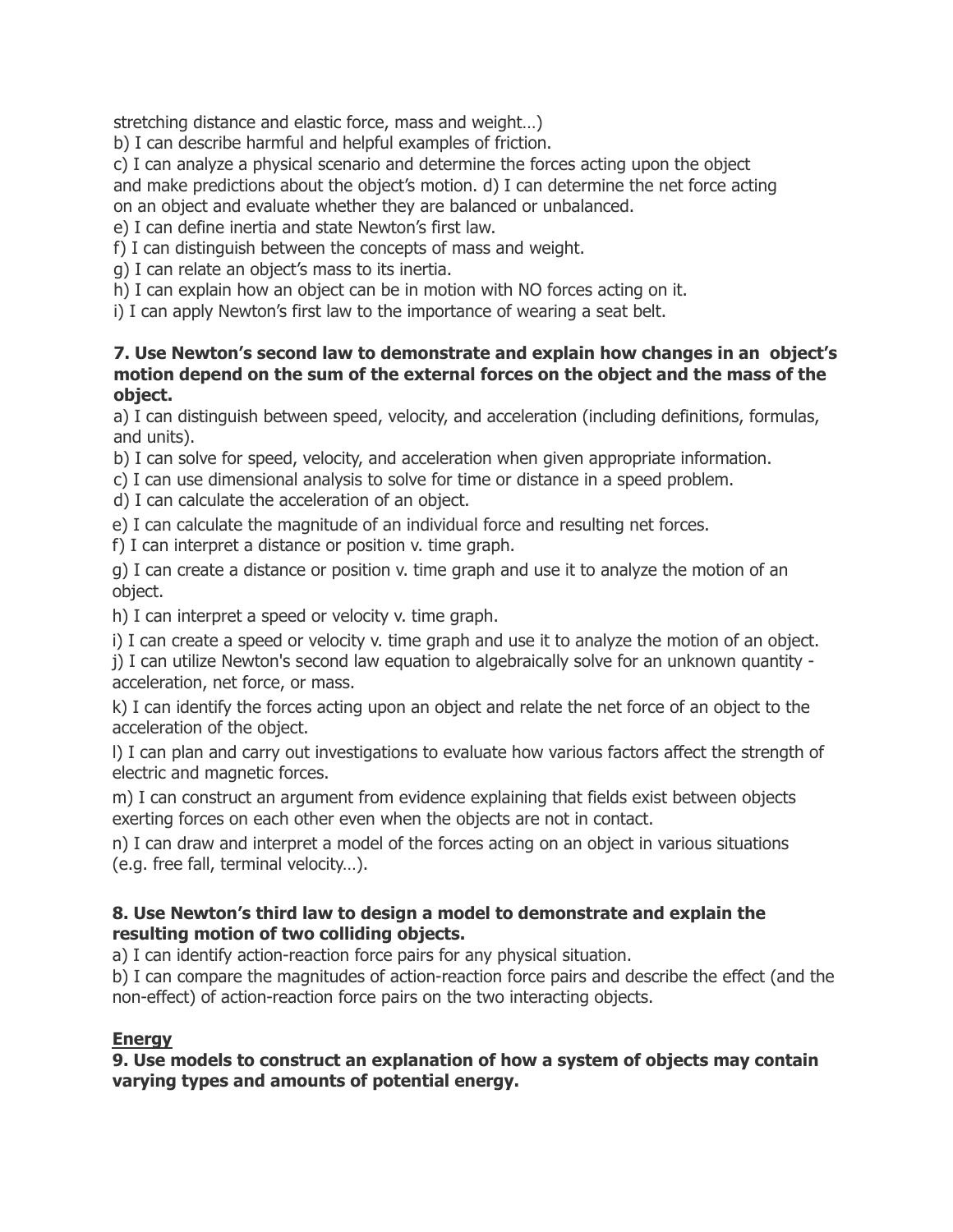a) I can differentiate types of potential energy such as gravitational and elastic potential energy.

b) I can determine the relative amounts of potential energy stored in the system based on the arrangement of objects.

#### **10. Apply the law of conservation of energy to develop arguments supporting the claim that when the kinetic energy of an object changes, energy is transferred to or from the object.**

a) I can create and analyze graphical displays of data to illustrate the relationships of kinetic energy to the mass and speed of an object.

b) I can analyze data from investigations to determine factors that affect the amount of kinetic energy.

c) I can construct and interpret a graph to demonstrate the relationship between kinetic energy and mass.

d) I can construct and interpret a graph to demonstrate the relationship between kinetic energy and speed.

### **Waves and Their Applications in Technologies for Information Transfer 11. Create and manipulate a simple model for waves.**

a) I can describe waves both qualitatively and quantitatively.

b) I can predict and describe how the amplitude, frequency and wavelength of a wave is related to the energy in a wave.

c) I can analyze and interpret data to illustrate an electromagnetic spectrum.

d) I can develop and use a model to describe how waves are reflected, absorbed, or transmitted through various materials.

e) I can integrate qualitative information to explain that common communication devices use electromagnetic waves to encode and transmit information.

# **8th Grade Social Studies**

## <span id="page-19-0"></span>**Evidence and Documentation of History**

#### **1. Explain how historians use artifacts and record keeping to show the development of advanced cultures.**

a) I can distinguish differences and similarities between archaeologist, anthropologist, paleontologist, and historians.

b) I can categorize the characteristics and advancements over time.

## **Elements of Civilizations**

## **2. Analyze characteristics of early civilizations.**

a) I can analyze technology and inventions.

- b) I can compare division of labor/social classes between ancient river civilizations.
- c) I can distinguish between the ancient river civilizations and the development of government.
- d) I can compare the different language/writing systems of the ancient civilizations.
- e) I can recognize the geographic challenges pertaining to the ancient river civilization.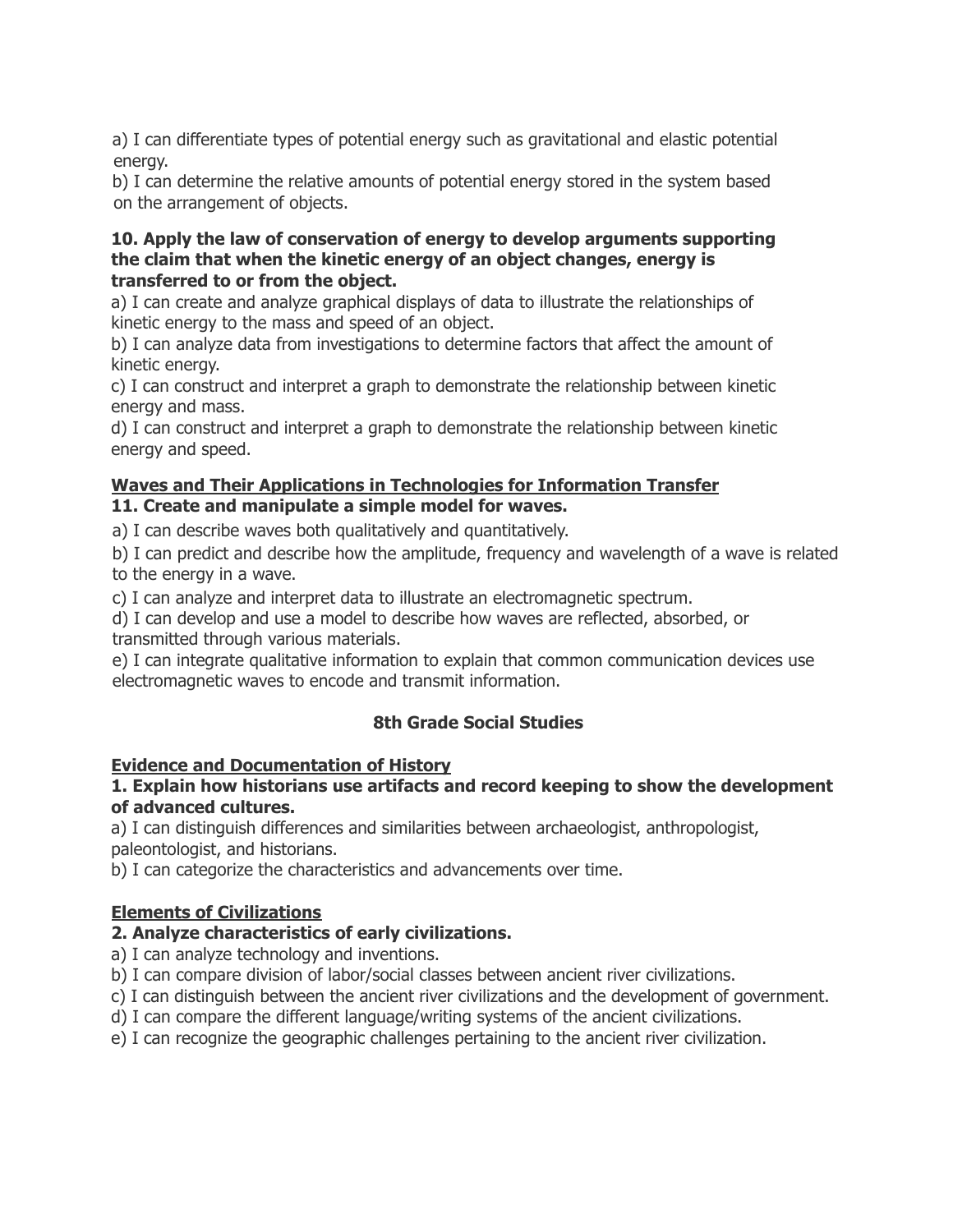## **3. Compare the development of early world religions, and philosophies.**

- a) I can identify the key beliefs of Buddhism.
- b) I can identify the key beliefs of Hinduism.
- c) I can compare/contrast similarities and differences between Buddhism and Hinduism.
- d) I can recognize the key beliefs of Judaism.
- e) I can identify the key beliefs of Islam.
- f) I can correlate the beliefs that Judaism, Christianity, and Islam share.

g) I can connect how the world religions, migration, and trade are interconnected.

### **4. Compare early civilizations in the Americas.**

a) Compare and contrast the Zapotec, Mesoamericans, and Andean civilizations.

b) Describe geographical and political challenges of early American civilizations.

### **Power and Influence of Ancient Civilizations**

### **5. Explain how the four river civilizations gained power and formed empires.**

a) I can trace the unification of upper and lower Egypt.

b) I can give examples of early governments in Mesopotamia.

c) I can identify a strong central government in Harappa.

d) I can demonstrate the Dynastic Cycle in Ancient China and tell how it related to a change in government leadership.

### **6. Describe the rise and influence of the Byzantine and Asian Empire**

a) I can identify the ruling elite of the Byzantine Empire.

- b) I can describe changes in the Byzantine Empire.
- c) I can connect the Byzantine and early Russian Empires.
- d) I can identify the unification of China.
- e) I can debate the role that Shia Huangdi had on the Chinese people.
- f) I can describe the spread of Chinese culture to neighboring people groups.

## **7. Analyze the characteristics of Ancient Greece.**

a) I can determine the impact that the physical challenges had on the environment and the people of Ancient Greece.

b) I can infer the significance of a place in connection with a historical event that occurred there.

c) I can connect Greek city-states through their shared belief in Mythology.

d) I can demonstrate how ancient Greek mythology has impacted cultures throughout history in various forms.

e) I can research the different epics and myths of Greek mythology.

f) I can identify the two earliest Greek civilizations.

g) I can explain the importance of the major Greek philosophers and their effects on the Western world: Socrates, Plato, Aristotle, and Hippocrates.

- h) I can describe the role that culture played in Greek society.
- i) I can compare and contrast the daily life of Spartans and Athenians.

j) I can compare and contrast the characteristics of a monarchy, democracy, aristocracy, and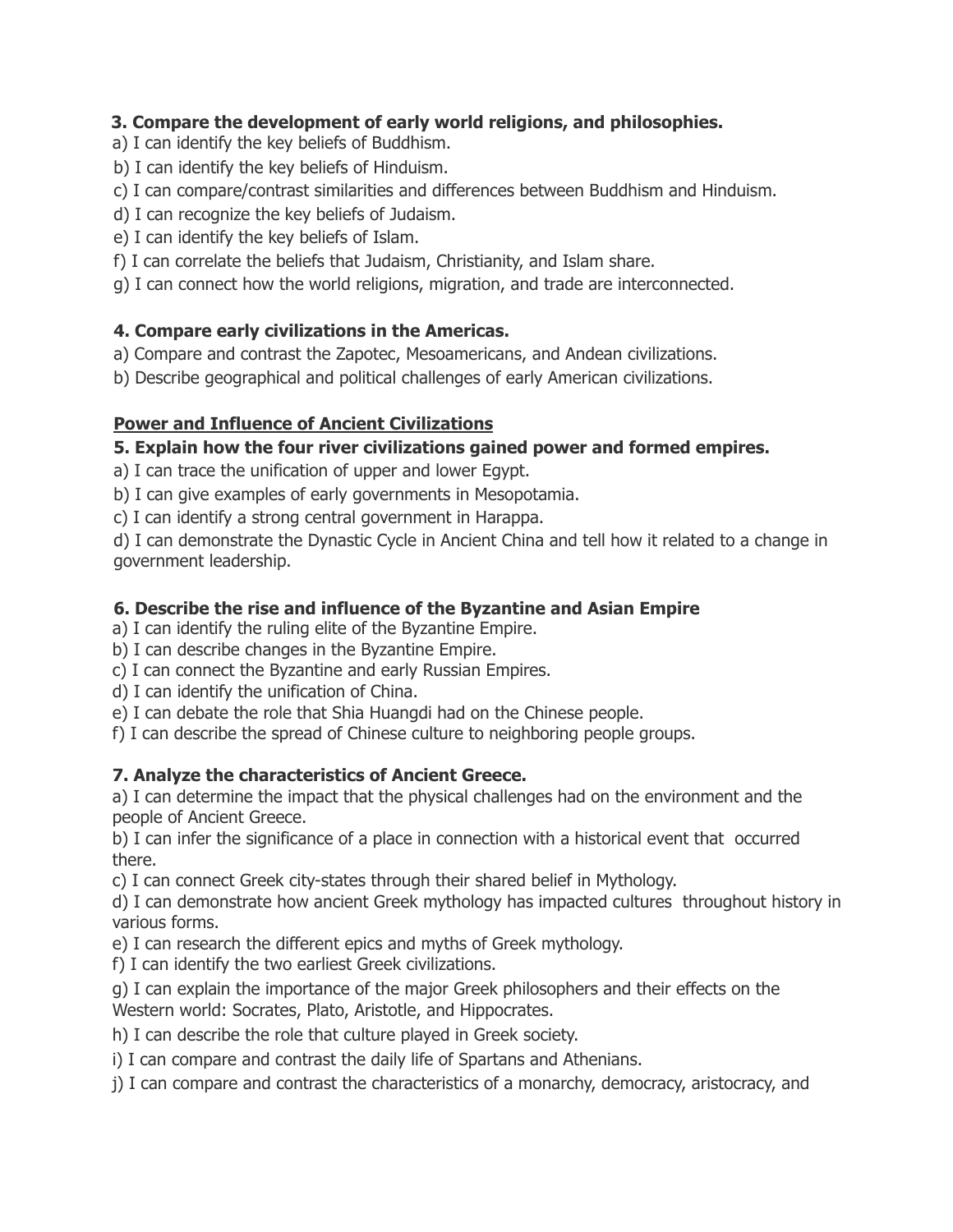oligarchy.

k) I can show how in times of crisis or war Greek city-states combined and connected.

l) I can identify the spread of Greek culture through the conquest of Alexander the Great.

### **8. Distinguish the characteristics of the Roman Empire and their impact on the western world.**

a) I can describe the impact that physical challenges had on the environment and the people of the Roman Empire.

b) I can connect the significance of a place with an event pertaining to the expansion of the Roman Empire.

c) I can compare and contrast the major religions of the Roman Empire.

d) I can differentiate between the different aspects of the Roman Republic.

e) I can identify the major Roman Emperors and government leaders and their contributions to the Empire.

f) I can state different laws that helped shape the Roman Empire.

g) I can trace the expansion of the Roman Empire through military conquest.

h) I can show the role of the Arts in the Roman Empire.

i) I can describe daily life in the Roman Empire.

j) I can recognize the importance of philosophy and education in the Roman Empire.

k) I can explain how Roman contributions in technology helped shape the Western world.

# **9. List reasons for the downfall of the Roman Empire**

a) I can describe the military conquests that led to the downfall of the Roman Empire.

b) I can describe the internal conflicts that led to the fall of the Roman Empire.

## **10. Recognize the changes in the social and political structure in Europe through the Middle Ages.**

a) I can identify the role of the Dark Ages and the loss of knowledge during that time.

b) I can create a graphic organizer displaying the hierarchy of the Feudalism system in the Middle Ages.

c) I can examine the role the manor system played in the Middle Ages.

d) I can identify the unique culture and architecture that developed during the Middle Ages.

e) I can analyze the role of Christendom and its influence on political and social structures during the Middle Ages.

f) I can recognize changes and developments in technology and commercial society.

g) I can break down the impact that the great plague had on people of the Middle Ages.

h) I can outline the political and religious conquest known as the Crusades.

i) I can identify major invasions during the Middle Ages and problems that arose from invasions.

j) I can connect the Great Schism to the cause of the 100 Years War.

## **11. Examine how events and conditions of the late Middle Ages fostered political and economic changes and led to the origins of the Renaissance.**

a) I can identify the role and changes within the Catholic Church.

b) I can review the changes in society through the late Middle Ages.